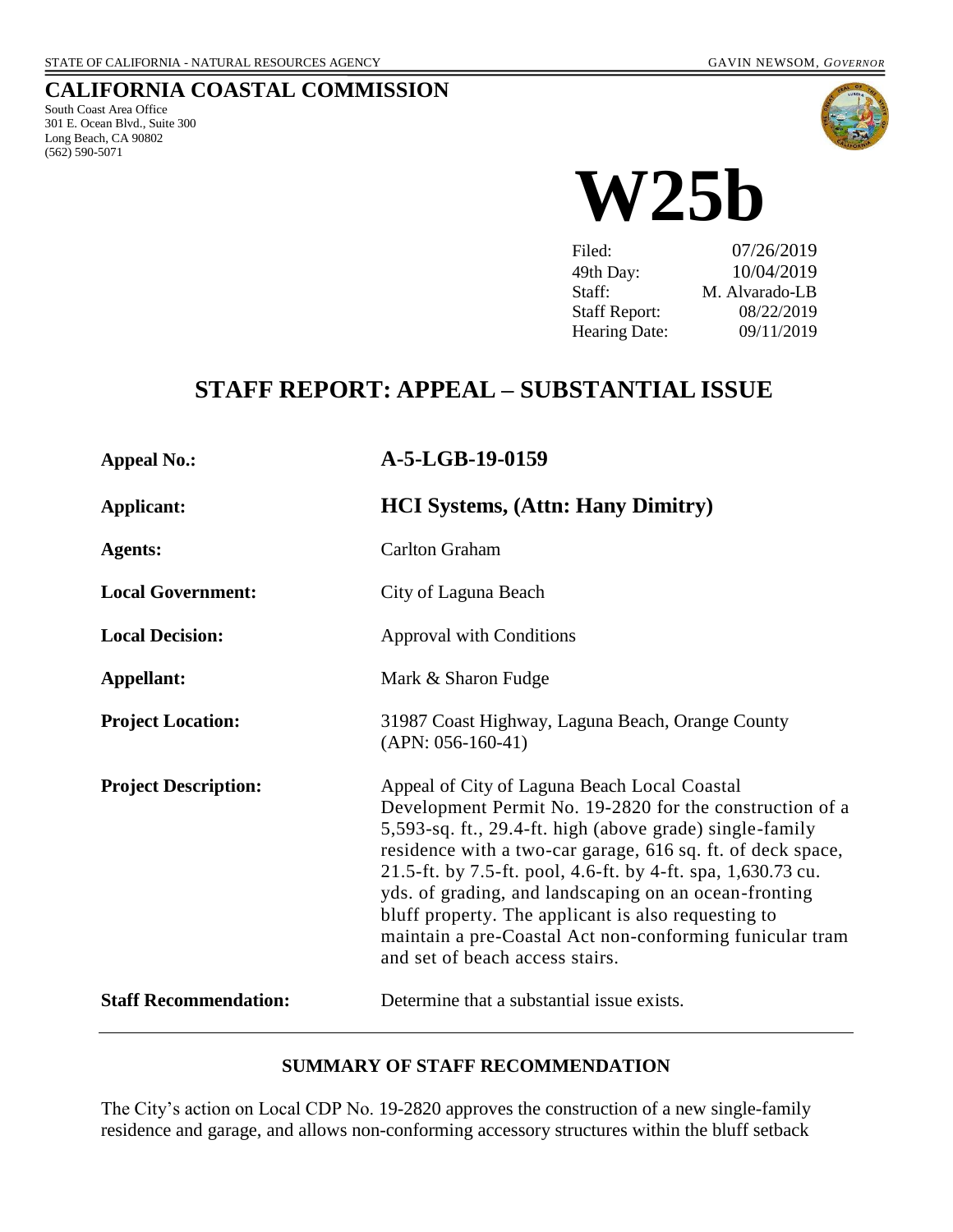areas to remain at 31987 Coast Highway in Laguna Beach. The subject site is an approximately 30,000-square-foot ocean-fronting lot located on the bluff above the Thousand Steps public beach.

Staff recommends that the Commission determine that the appeal raises a **substantial issue** with respect to the grounds on which appeal number A-5-LGB-19-0159 has been filed for the following reasons: the City's decision that the development is consistent with the provisions of the LCP regarding new development on an ocean-fronting bluff and bluff protective and retention devices was not adequately supported by documents in the record file or the local CDP's findings. In addition, the scale of the project is unclear because foundation plans have not been provided for review. Further information is required to determine whether or not the project is consistent with the relevant policies of the LCP and the public access policies of the Coastal Act. In addition, more information is necessary to adequately evaluate and address any existing nonconformities (and potentially unpermitted development) and natural resources that exist on-site.

Staff recommends that the Commission find the appeal raises a **substantial issue** for the reasons summarized above, and described in greater detail in the body of this report.

**IMPORTANT HEARING PROCEDURAL NOTE:** The Commission will not take public testimony during the "substantial issue" phase of the appeal hearing unless at least three Commissioners request it. The Commission may ask questions of the applicant, any aggrieved person, the Attorney General or the executive director prior to determining whether or not to take testimony regarding whether the appeal raises a substantial issue. (14 CCR  $\S$  13115(c).) If the Commission takes testimony regarding whether the appeal raises a substantial issue, testimony is generally and at the discretion of the Chair limited to 3 minutes total per side. Only the applicant, persons who opposed the application before the local government (or their representatives), and the local government shall be qualified to testify during this phase of the hearing. Others may submit comments in writing. (14 CCR § 13117.) If the Commission finds that the appeal raises a substantial issue, the de novo phase of the hearing will occur at a future Commission meeting, during which it will take public testimony.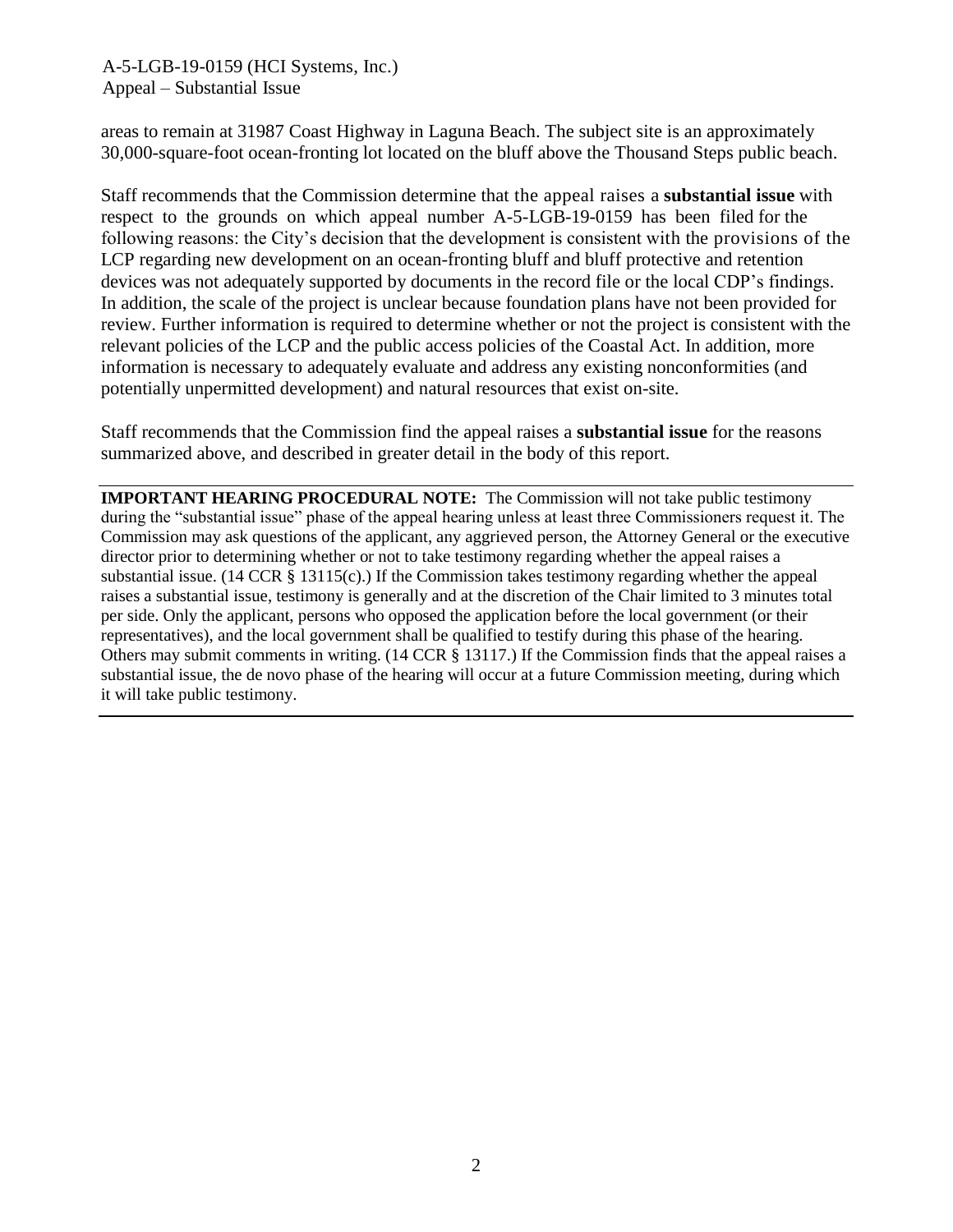# **TABLE OF CONTENTS**

| V. FINDINGS AND DECLARATIONS - SUBSTANTIAL ISSUE |  |
|--------------------------------------------------|--|
|                                                  |  |
|                                                  |  |
|                                                  |  |

## **APPENDICES**

Appendix A – [Relevant LCP Policies and Definitions](#page-26-0)

#### **EXHIBITS**

Exhibit 1 – Project Location

Exhibit 2 – Project Plans

Exhibit 3 – Appeal

Exhibit 4 – [Appeal Attachments \(only available online or at CCC South Coast District Office\)](https://documents.coastal.ca.gov/reports/2019/9/W25b/W25b-9-2019-exhibits.pdf)

Exhibit 5 – City Resolution for local CDP No. 19-2820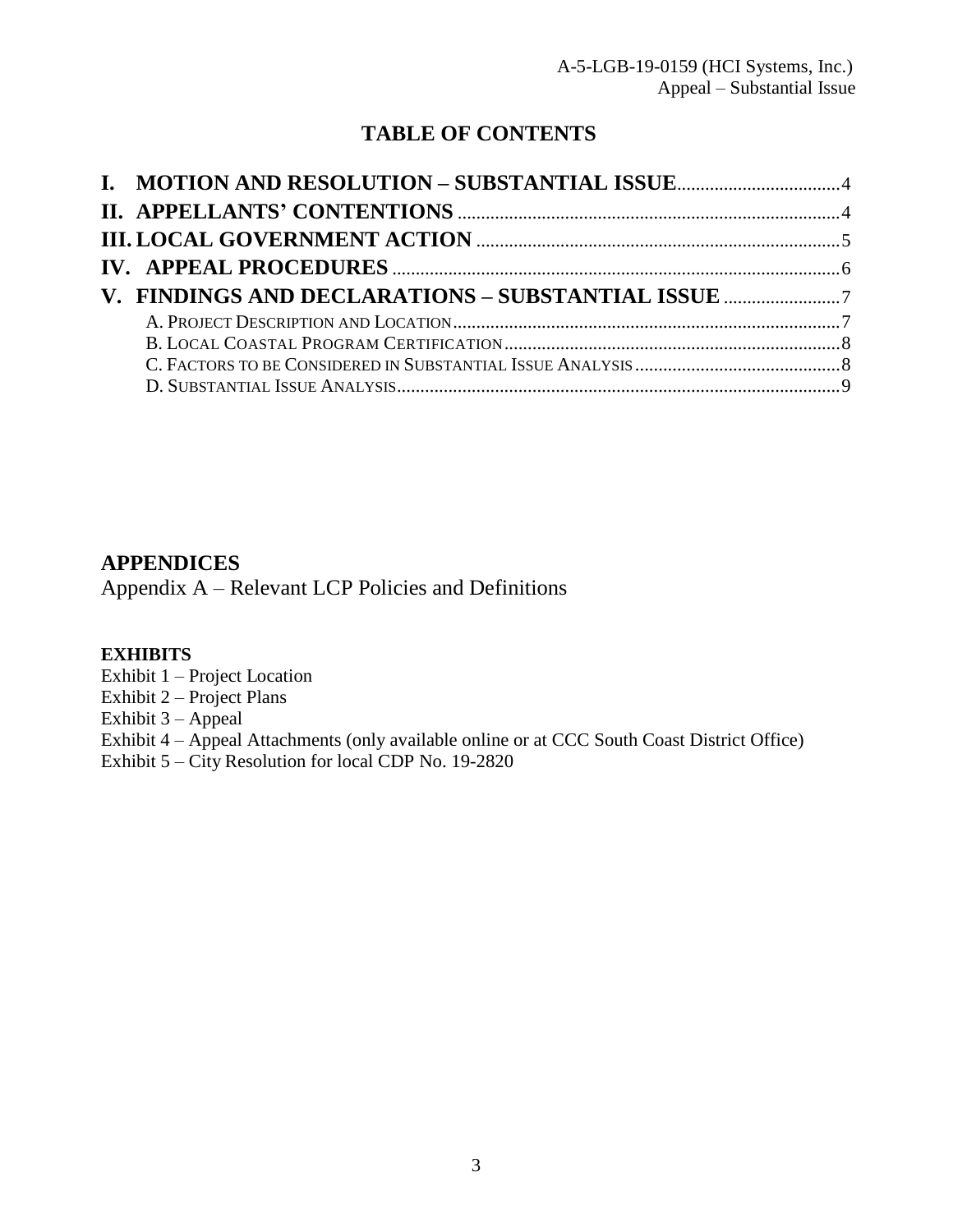# <span id="page-3-0"></span>**I. MOTION AND RESOLUTION – SUBSTANTIAL ISSUE**

**Motion:** *I move that the Commission determine that Appeal No. A-5-LGB-19-0159 raises NO Substantial Issue with respect to the grounds on which the appeal has been filed under § 30603 of the Coastal Act.*

Staff recommends a **NO** vote. Failure of this motion will result in a de novo hearing on the application, and adoption of the following resolution and findings. Passage of this motion will result in a finding of No Substantial Issue and the local action will become final and effective. The motion passes only by an affirmative vote of the majority of the appointed Commissioners present.

## **Resolution**:

*The Commission hereby finds that Appeal No. A-5-LGB-19-0159 presents a SUBSTANTIAL ISSUE with respect to the grounds on which the appeal has been filed under Section 30603 of the Coastal Act regarding consistency with the certified Local Coastal Plan and/or the public access policies of the Coastal Act*.

## <span id="page-3-1"></span>**II. APPELLANTS' CONTENTIONS**

The Commission received a Notice of Final Local Action (NOFA) for City of Laguna Beach Local Coastal Development Permit (CDP) No. 19-2820 on June 13, 2019. Local CDP No. 19-2820 approves the construction of a new single-family residence on an ocean-fronting, blufftop property.

On July 26, 2019, an appeal was filed by Mr. Mark and Mrs. Sharon Fudge. Although the appellants' contentions are extensive, the relevant issues raised in the appeals may be summarized as follows (please see **[Exhibit 3](https://documents.coastal.ca.gov/reports/2019/9/W25b/W25b-9-2019-exhibits.pdf)** to review the appeal in its entirety). The appellants contend that the City-approved development is inconsistent with the certified Laguna Beach Local Coastal Plan (LCP) and with the public access policies of Chapter 3 of the Coastal Act because:

- 1) The City failed to adequately condition the permit to address hazards (i.e. long-term retreat, landform alteration, erosion, shoreline/bluff protection), and protection of visual resources, public access during and post construction, and water quality (i.e. BMPs, runoff control, landscaping) as required by the certified LCP.
- 2) The City did adequately address the non-conforming and potentially un-permitted development (beach stairs and funicular) at the site pursuant to LUE Action 7.3.8.
- 3) The 'bluff top edge' determination was not made pursuant to the LUE Glossary definition. Therefore, bluff edge protections and bluff top related restrictions were not properly assessed (such as setbacks, removal of unpermitted/obsolete structures, etc.).
- 4) The applicant's hazards reports were prepared prior to the knowledge that pre-existing gunite would be removed. Geologic hazards have not been properly assessed as reports have not been updated to reflect current conditions (i.e. 'post-gunite' removal).
- 5) The City did not review a complete project as no foundation plans were included in the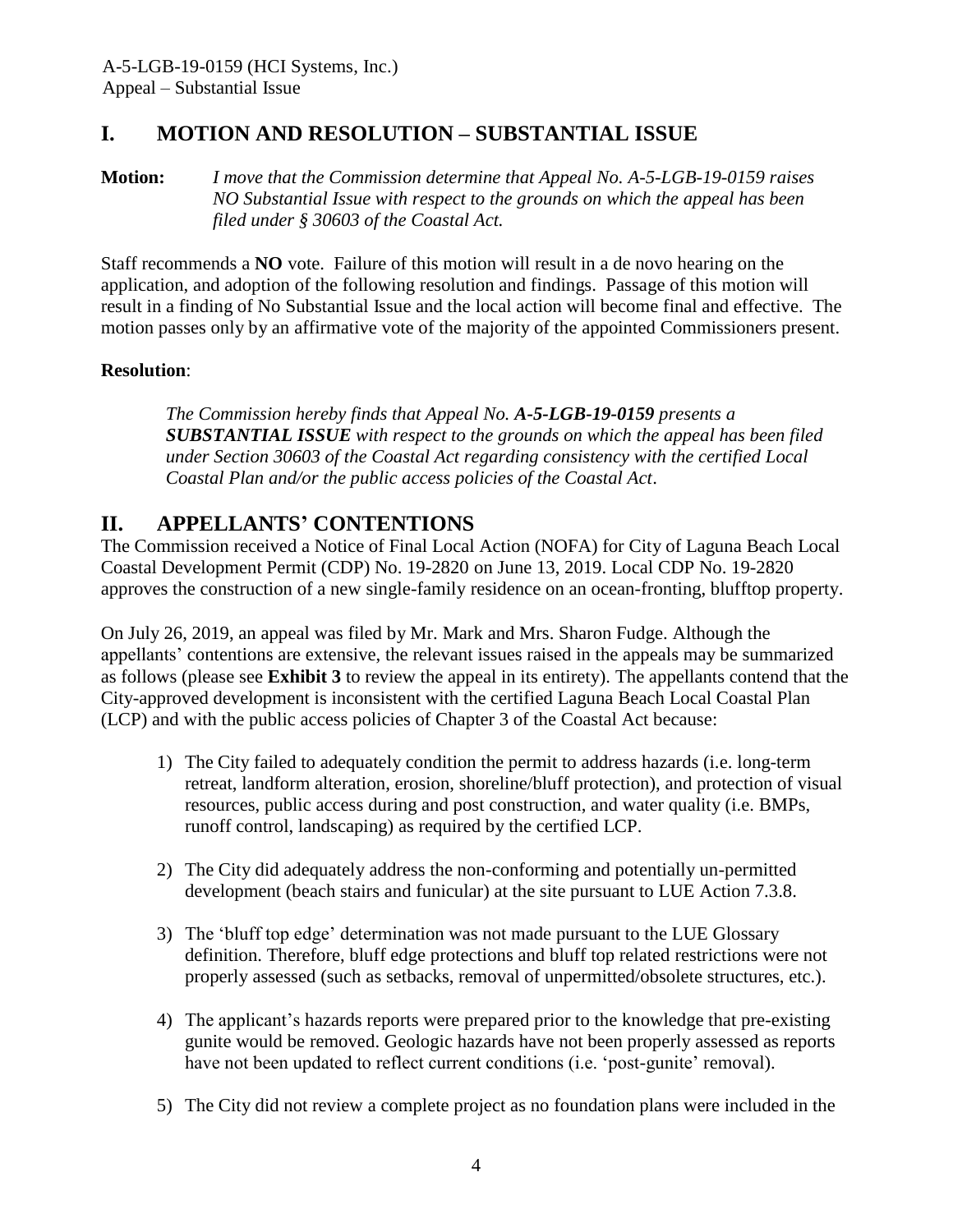application. At the City's June  $13<sup>th</sup>$  hearing, the applicant's architect stated the foundation would be 'slab with caissons'. Shoreline/bluff protective devices for geologic stability (caisson foundation) were not considered as 'armoring'.

- 6) The City-approved development will result in significant natural landform alteration which is inconsistent with the policies of the certified LCP.
- 7) According to the City's January 12, 2017 staff report, the applicant is proposing an energy dissipater at the toe of the bluff to satisfy WQMP requirements. This energy dissipater may constitute 'development' on the sandy beach, which is expressly prohibited by LBMC 25.50.004(B).
- 8) The City did not assess the project's potential impacts to native bluff vegetation and did not condition the approval to include revegetation of the slope as required by OS/C Policy 7-K.
- 9) The City did not impose a condition requiring appropriate cultural resource protections.
- 10) The City did not consider the requirement of OS/C Policy 3-G to provide public access.

# <span id="page-4-0"></span>**III. LOCAL GOVERNMENT ACTION**

The City of Laguna Beach Design Review Board (DRB) held two public hearings (January 12, 2017 and April 25, 2019) for the subject coastal development permit application for the construction of a new single-family residence on an ocean-fronting bluff lot that is currently developed with a nonconforming private bluff stairs and funicular. Public testimony and comments from the DRB related to issues concerning privacy, view equity, building placement, mass and scale, vehicular access, landform alteration, slope stability, bluff top location, retention of non-conformities, and native vegetation. At both hearings, the item was continued.

On June 13, 2019, the DRB held a third public hearing on the project. Since the public hearing in January 2017 and April 2019, the applicant modified the project to try to address some of the concerns raised at those previous hearing, including but not limited to the elimination of the upper level office area, a reduction of elevated decking, elimination of one exterior light fixture, 1,060 square-foot reduction in the size of the single-family residence, increased southerly side yard setback, and increase in total cubic yards of grading. The DRB conditionally approved Local Coastal Development Permit (CDP) No. 19-2820 and adopted a CEQA Section 15303 Class 3(a) Exemption for the project.

The project description of Resolution No. 19.23 (**[Exhibit 5](https://documents.coastal.ca.gov/reports/2019/9/W25b/W25b-9-2019-exhibits.pdf)**) approving Local CDP No. 19-2820 reads as follows: *"To construct a 5,593 square-foot single-family dwelling with an attached two-car garage, elevated decks (616 square feet), tandem parking, grading, retaining walls, swimming pool, spa, water feature, three air conditioning units, landscaping, construction in an environmentally sensitive area (oceanfront), and to maintain nonconforming site conditions (funicular tram and beach access stairs."*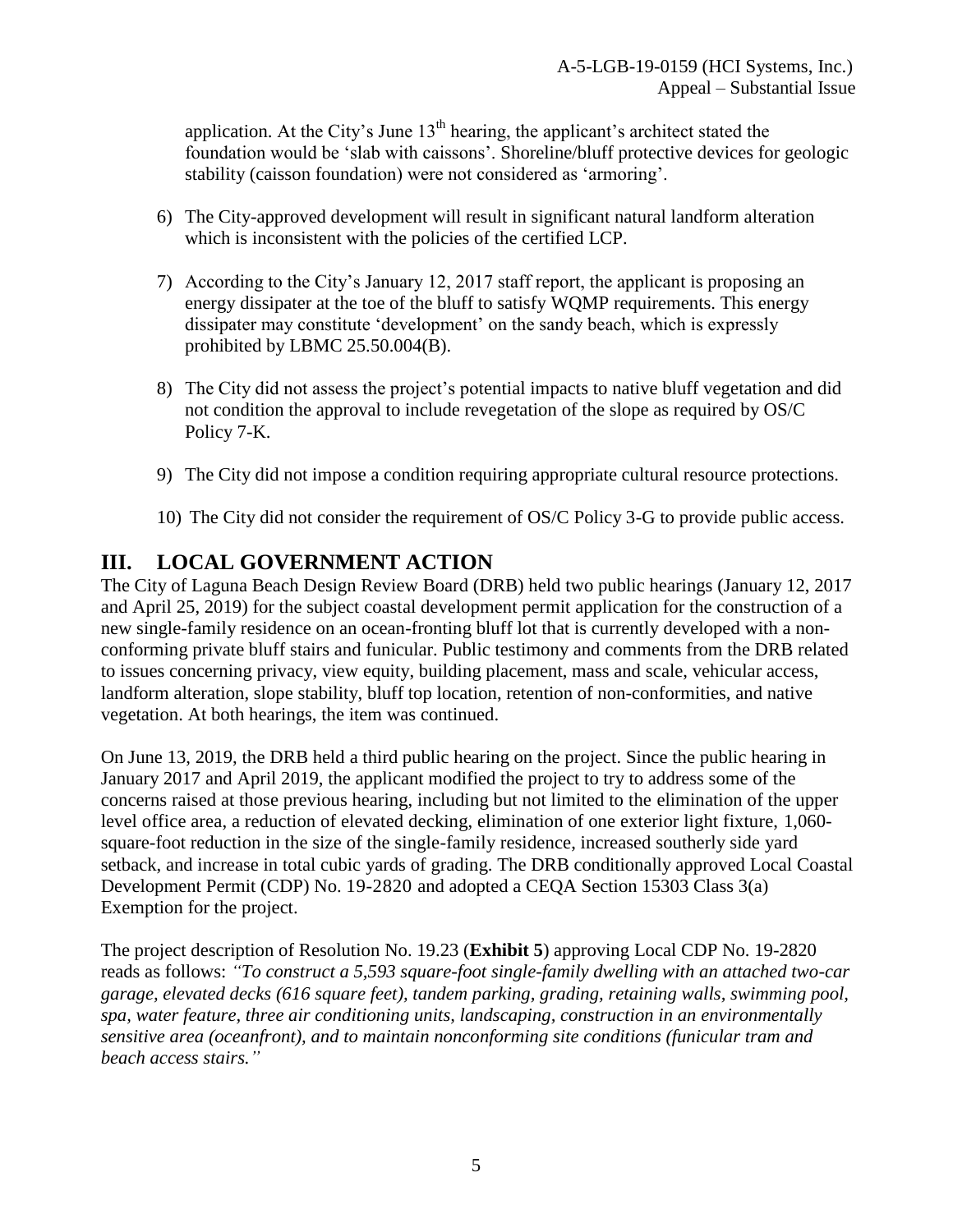The City's approval of local CDP No. 19-2820 included the following conditions: "*…reducing landscape lighting to 3-watt LED and building lighting to 4-watt LED with the security lights on a timer, and adding six Agave plants adjacent to the exterior steps near the southern property line."*

The Coastal Commission's South Coast District Office received a Notice of Final Action (NOFA) on July 12, 2019, and the Commission issued a Notification of Appeal Period that same day. On July 26, 2019, the appeal was filed by Mr. Mark Fudge during the ten (10) working day appeal period. No other appeals were received. The City and the applicant were notified of the appeal by Commission staff in a letter dated July 26, 2019.

# <span id="page-5-0"></span>**IV. APPEAL PROCEDURES**

After certification of Local Coastal Programs (LCP), the Coastal Act provides for limited appeals to the Coastal Commission of certain local government actions on coastal development permits. Development approved by cities or counties may be appealed if they are located within certain geographic appealable areas, such as those located between the sea and the first public road paralleling the sea or within 100 feet of any wetland, estuary, or stream, or within 300 feet of the top of the seaward face of a coastal bluff. Furthermore, developments approved by counties may be appealed if they are not a designated "principal permitted use" under the certified LCP. Finally, any local government action on a proposed development that would constitute a major public work or a major energy facility may be appealed, whether approved or denied by the city or county [Coastal Act Section 30603(a)].

Section 30603 of the Coastal Act states in relevant part:

- *(a) After certification of its Local Coastal Program, an action taken by a local government on a Coastal Development Permit application may be appealed to the Commission for only the following types of developments:*
	- *(1) Developments approved by the local government between the sea and the first public road paralleling the sea or within 300 feet of the inland extent of any beach or of the mean high tide line of the sea where there is no beach, whichever is the greater distance.*
	- *(2) Developments approved by the local government not included within paragraph (1) that are located on tidelands, submerged lands, public trust lands, within 100 feet of any wetland, estuary, stream, or within 300 feet of the top of the seaward face of any coastal bluff.*

Section  $30603(a)(1)$  of the Coastal Act establishes the project site as being in an appealable area because it is located between the sea and the first public road paralleling the sea and within 300 feet of the inland extent of any beach. The project site would also qualify as an appealable area based on Section 30603(a)(2) because of its location on the bluff. The issues raised in the subject appeal, on which the Commission finds there is a substantial issue as described further below, apply to proposed development located in the appeals area.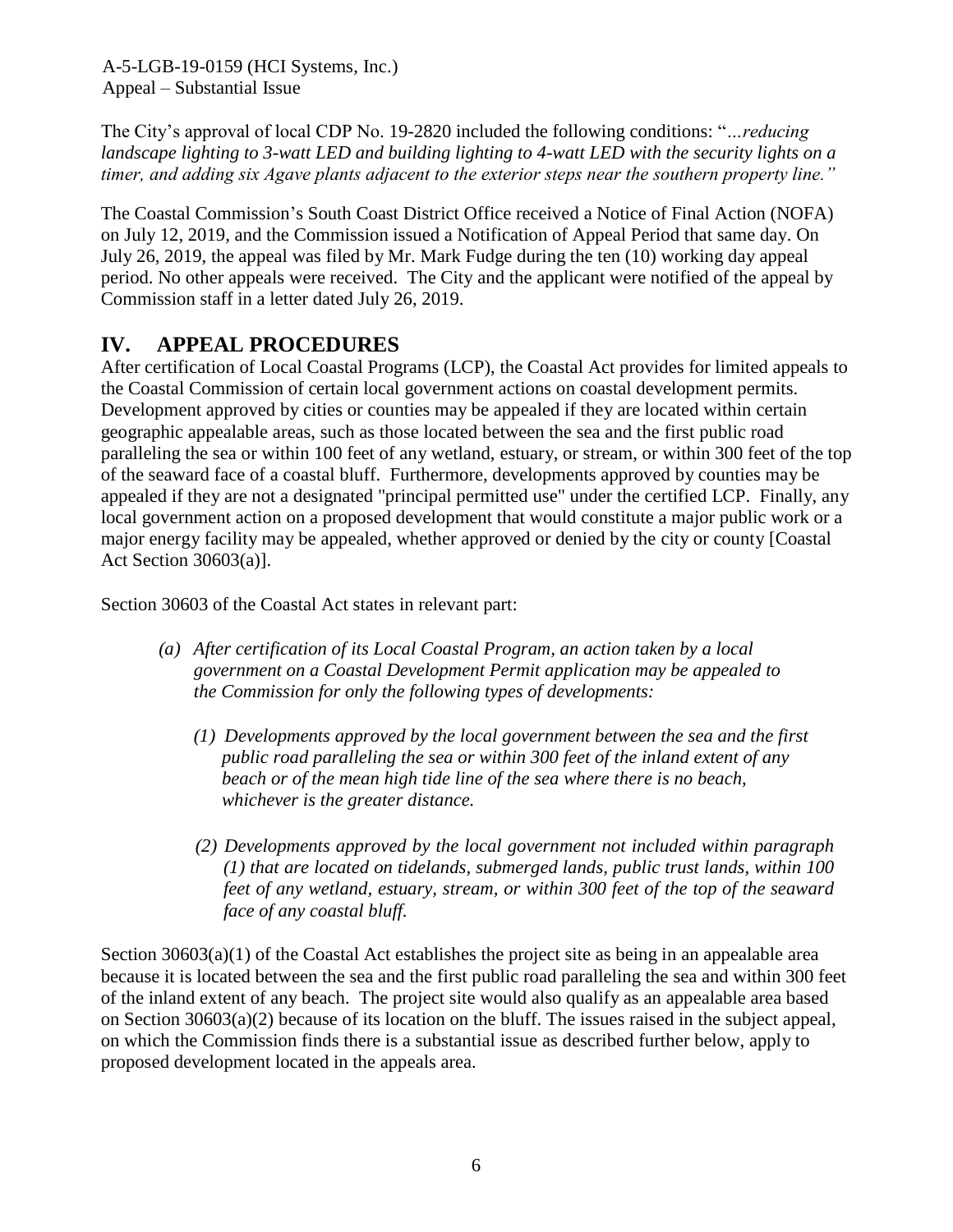## **Grounds for Appeal**

The grounds for appeal of an approved local CDP in the appealable area are stated in Section 30603(b)(1), which states:

*(b)(1) The grounds for an appeal pursuant to subdivision (a) shall be limited to an allegation that the development does not conform to the standards set forth in the certified Local Coastal Program or the public access policies set forth in this division.*

Section  $30625(b)(2)$  of the Coastal Act requires a de novo hearing of the appealed project unless the Commission determines that no substantial issue exists with respect to the grounds on which an appeal has been filed pursuant to Section 30603(a) of the Coastal Act. If Commission staff recommends a finding of substantial issue, and there is no motion from the Commission to find no substantial issue, the substantial issue question will be considered presumed, and the Commission will proceed to the de novo public hearing on the merits of the project. A de novo public hearing on the merits of the project uses the certified LCP as the standard of review. (Coastal Act Section 30604(b).) In addition, for projects located between the first public road and the sea, a specific finding must be made at the de novo stage of the appeal that any approved project is consistent with the public access and recreation policies of the Coastal Act. (*Id*. Section 30604(c).) Sections 13110-13120 of Title 14 of the California Code of Regulations further explain the appeal hearing process.

#### **Qualifications to Testify before the Commission**

If the Commission, by a vote of 3 or more Commissioners, decides to hear arguments and vote on the substantial issue question, proponents and opponents will have an opportunity to address whether the appeal raises a substantial issue. The time limit for public testimony will be set by the chair at the time of the hearing. As noted in Section 13117 of Title 14 of the California Code of Regulations, the only persons qualified to testify before the Commission at the substantial issue portion of the appeal process are the applicants, persons who opposed the application before the local government (or their representatives), and the local government. In this case, the City's record reflects that Mr. Mark Fudge opposed the project in person at the local hearing. Testimony from other persons must be submitted in writing.

Upon the close of the public hearing, the Commission will vote on the substantial issue matter. It takes a majority of Commissioners present to find that no substantial issue is raised by the local approval of the subject project. If the Commission finds that the appeal raises a substantial issue, the de novo phase of the hearing will follow at a later date during which the Commission will take public testimony.

# <span id="page-6-0"></span>**V. FINDINGS AND DECLARATIONS – SUBSTANTIAL ISSUE**

## <span id="page-6-1"></span>**A. PROJECT DESCRIPTION AND LOCATION**

The project includes construction of a 5,593-square-foot, 29.4-foot high, single-family residence with an attached two-car 434-square-foot garage, 616 square feet of deck space, retaining walls, 21.5-foot by 7.5-foot pool, 4.6-foot by 4-foot spa, and landscaping on an ocean-fronting bluff property (**[Exhibit 2](https://documents.coastal.ca.gov/reports/2019/9/W25b/W25b-9-2019-exhibits.pdf)**). Present at the subject site are non-conforming private beach stairs and a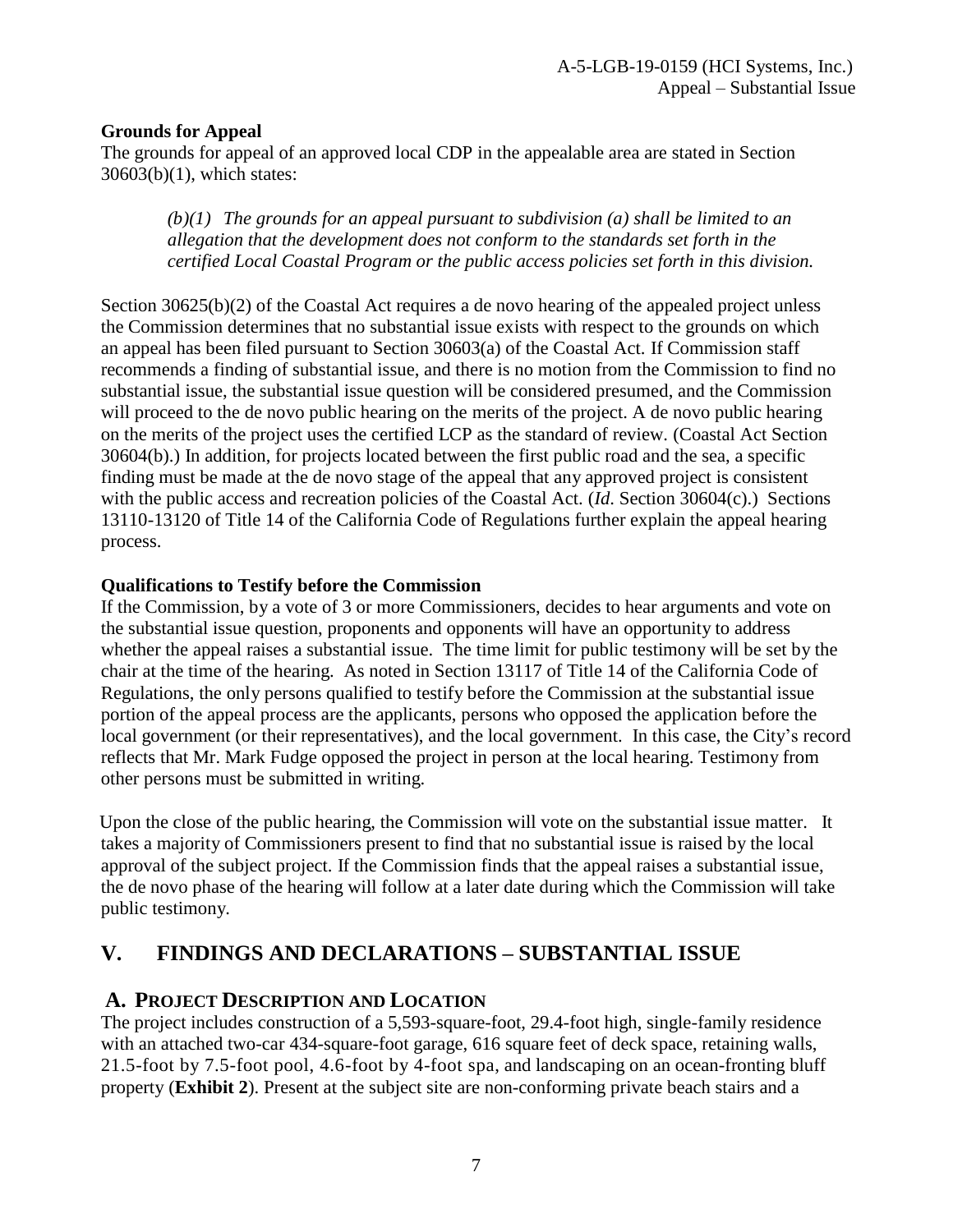private funicular. The applicant proposes to retain these non-conforming features in place. The project also includes  $1,630.73$  cubic yards of grading (cut + fill).

The subject site is located at 31987 Coast Highway, in the South Laguna area of the City of Laguna Beach, Orange County. The subject lot is a 29,415-square-foot, oceanfront, bluff top lot located adjacent to Thousand Steps public beach. The subject site is zoned Village Low Density and is surrounded by single-family residential development on three sides. The subject lot is a "U" shaped lot, with the two ends of the "U" fronting on Coast Highway. In the cradle of the "U", is a separate inset residential lot, developed with a single family residence (**[Exhibit 1](https://documents.coastal.ca.gov/reports/2019/9/W25b/W25b-9-2019-exhibits.pdf)**). Single-family residences also exist on either side of the subject site. The subject lot is located between the first public road (Coast Highway) and the sea (Thousand Steps Beach).

Until 2018, the project site was developed with a single-family residence, in addition to the existing non-conforming private beach stairs and funicular. In 2017, the City approved a local coastal development permit (CDP) for the demolition of the previously existing single-family residence at the project site; the local CDP authorized the retention of the non-conforming private beach stairs and funicular and gunite slope treatment on the bluff face at the project site. Originally, the application requested authorization for both the demolition of the pre-existing single-family residence and construction of a new single-family residence; however, the project was ultimately modified and limited to only demolition of the pre-existing single-family. The City's action was subsequently appealed to the Coastal Commission and on August 9, 2017, the Commission found that the appeal raised a substantial issue. On March 7, 2018, after a public hearing, the Commission conditionally approved Coastal Development Permit No. A-5-LGB-17-0033 authorizing the demolition of the previously existing single-family residence *and* the removal of the gunite from the bluff face. The pre-existing home has subsequently been demolished and the gunite has been removed from the bluff face. However, the project site is not a vacant lot as it is still developed with existing non-conforming private beach stairs and funicular.

The South Laguna area of the City of Laguna Beach draws significant numbers of visitors, especially to its beautiful beaches including Aliso Beach and numerous pocket beaches, such as Thousand Steps beach adjacent to the subject site. Thousand Steps beach is one of the larger pocket beaches and provides a wide sandy area enclosed by rocky headlands at either end. It is accessed from the public accessway located two lots upcoast of the subject site, opposite the end of  $9<sup>th</sup>$ Avenue. Limited public parking is available in the vicinity along some portions of Coast Highway in the project area.

## <span id="page-7-0"></span>**B. LOCAL COASTAL PROGRAM CERTIFICATION**

The City of Laguna Beach Local Coastal Program was certified on January 13, 1993. The City's Land Use Plan is comprised of a variety of planning documents including the Land Use Element (LUE), Open Space/Conservation Element, Technical Appendix, and Fuel Modification Guidelines (of the Safety General Element of the City's General Plan as adopted by Resolution 89.104). The Implementation Plan (IP) portion is comprised of over 10 documents, including Title 25, the City's Zoning Code.

## <span id="page-7-1"></span>**C. FACTORS TO BE CONSIDERED IN SUBSTANTIAL ISSUE ANALYSIS**

Section 30625(b)(2) of the Coastal Act requires a de novo hearing of the appealed project unless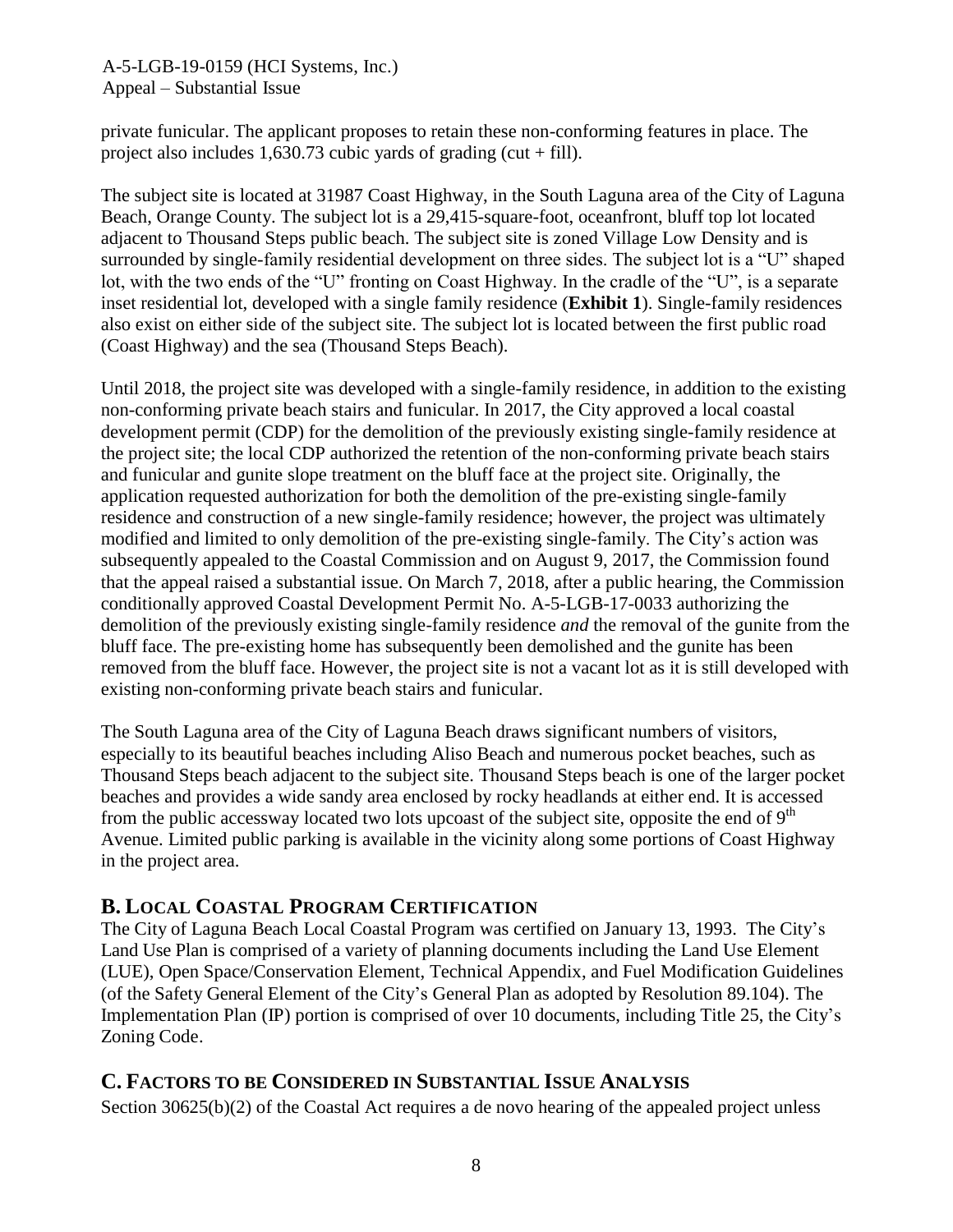the Commission determines that no substantial issue exists with respect to the grounds on which the appeal has been filed pursuant to Section 30603(a) of the Coastal Act. The term "substantial issue" is not defined in the Coastal Act or its implementing regulations. Section 13115(b) of the Commission's regulations simply indicates that the Commission will hear an appeal unless it "finds that the appeal raises no significant question." In previous decisions on appeals, the Commission has considered the following factors.

- 1. The degree of factual and legal support for the local government's decision that the development is consistent or inconsistent with the relevant provisions of the Coastal Act;
- 2. The extent and scope of the development as approved or denied by the local government;
- 3. The significance of the coastal resources affected by the decision;
- 4. The precedential value of the local government's decision for future interpretations of its LCP; and,
- 5. Whether the appeal raises local issues, or those of regional or statewide significance.

Even when the Commission chooses not to hear an appeal, appellants nevertheless may obtain judicial review of the local government's coastal permit decision by filing petition for a writ of mandate pursuant to Code of Civil Procedure, Section 1094.5.

Staff is recommending that the Commission find that a substantial issue exists with respect to the grounds on which an appeal has been filed pursuant to Section 30603(a) of the Coastal Act.

## <span id="page-8-0"></span>**D. SUBSTANTIAL ISSUE ANALYSIS**

As stated in Section IV of this report, the grounds for an appeal of a CDP issued by the local government are the project's conformity with the policies of the LCP and with the public access policies of the Coastal Act. The appellants raise several substantial issues discussed in detail below. Therefore, Staff is recommending that the Commission find that a substantial issue exists with respect to the grounds on which an appeal has been filed pursuant to Section 30603(a) of the Coastal Act. See Appendix A for list of relevant and applicable definitions and policies of the LCP.

## **Appellants' Argument: Waiver of Rights to Shoreline Protection.**

The City's approval of local CDP No. 19-2820 was conditioned to require the following: "*…reducing landscape lighting to 3-watt LED and building lighting to 4-watt LED with the security lights on a timer, and adding six Agave plants adjacent to the exterior steps near the southern property line."* Nevertheless, the appellants assert that the City did not adequately condition the permit to ensure the project's consistency with the policies of the certified LCP regarding hazards, such as the requirement for permits for new development to require that applicants waive any rights to shoreline protection for the approved development.

The certified LCP requires that all new development is adequately evaluated to ascertain potential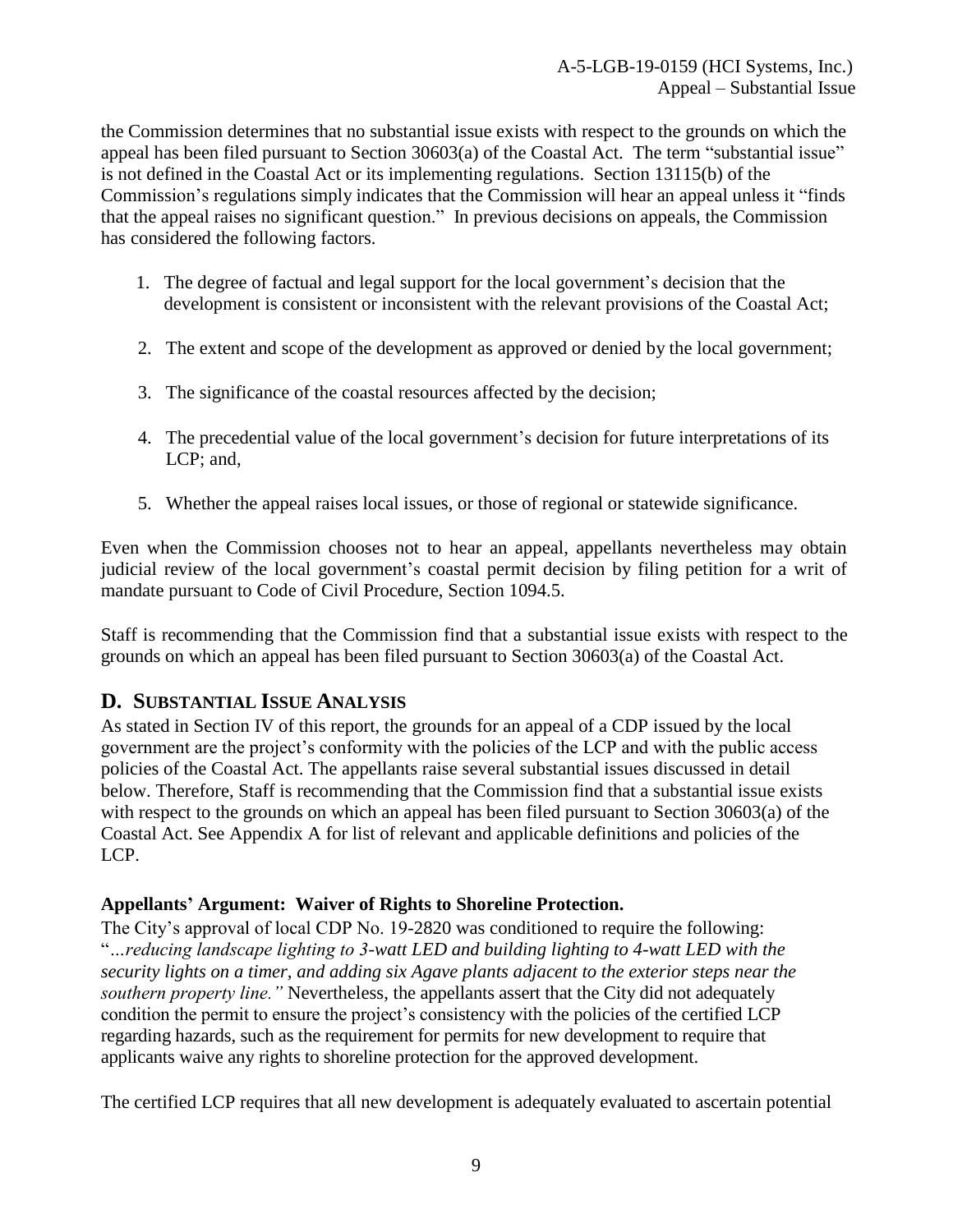negative impacts on coastal resources and public access, and that development be designed and sited to protect these resources and public coastal access. Given that ocean-fronting areas are inherently hazardous, their close proximity to the public beach and Pacific Ocean, and the potential presence of environmentally sensitive habitat areas at these sites, coastal bluff areas are subject to more unique constraints and site restrictions under numerous policies of the certified LCP, such as all the policies listed in **Appendix A** to this staff report. Section 25.07.012(G) of Chapter 25.07 of the certified Implementation Plan (IP) provides that in approving an application for a coastal development permit, the approving body may impose conditions necessary to enable the required findings to be made.

Section 25.07.012 (Procedures) of the IP of the certified LCP states:

*Each coastal development permit application shall be processed in accordance with the following requirements.*

*(G) Findings. A coastal development permit application may be approved or conditionally approved only after the approving authority has reviewed the development project and made all the following findings:*

*(1) The project is in conformity with all the applicable provisions of the general plan, including the certified local coastal program and any applicable specific plans;*

*(2) Any development located between the sea and the first public road paralleling the sea is in conformity with the certified local coastal program and with the public access and public recreation policies of Chapter 3 of the Coastal Act;*

*(3) The proposed development will not have any significant adverse impacts within the meaning of the California Environmental Quality Act.*

Action 7.3.9 of the LUE of the certified LUP states (emphasis added):

*Ensure that new development, major remodels, and additions to existing structures on oceanfront and oceanfront bluff sites do not rely on existing or future bluff/shoreline protection devices to establish geologic stability or protection from coastal hazards. A condition of the permit for all such new development on bluff property shall expressly require waiver of any such rights to a new bluff/shoreline protection device in the future and recording of said waiver on the title of the property as a deed restriction.*

The proposed development of a single-family residence would be located on an oceanfront bluff-top site. The City did not impose a special condition requiring a waiver of bluff/shoreline protective devices for the protection of the proposed new development in the future and a deed restriction to record the waiver on the title of the property, which is required by LUP Action 7.3.9. Without the imposition of a condition of the permit to expressly require the waiver and recordation of the deed restriction prior to issuance of the local coastal development permit, there is no assurance that the requirements provided for in Action 7.3.9 are enforceable by the City after approval of the permit by the City's Design Review Board.

The City has the authority and responsibility to impose conditions (e.g. waiver of future bluff/shoreline protective devices, protection of public access during and post construction,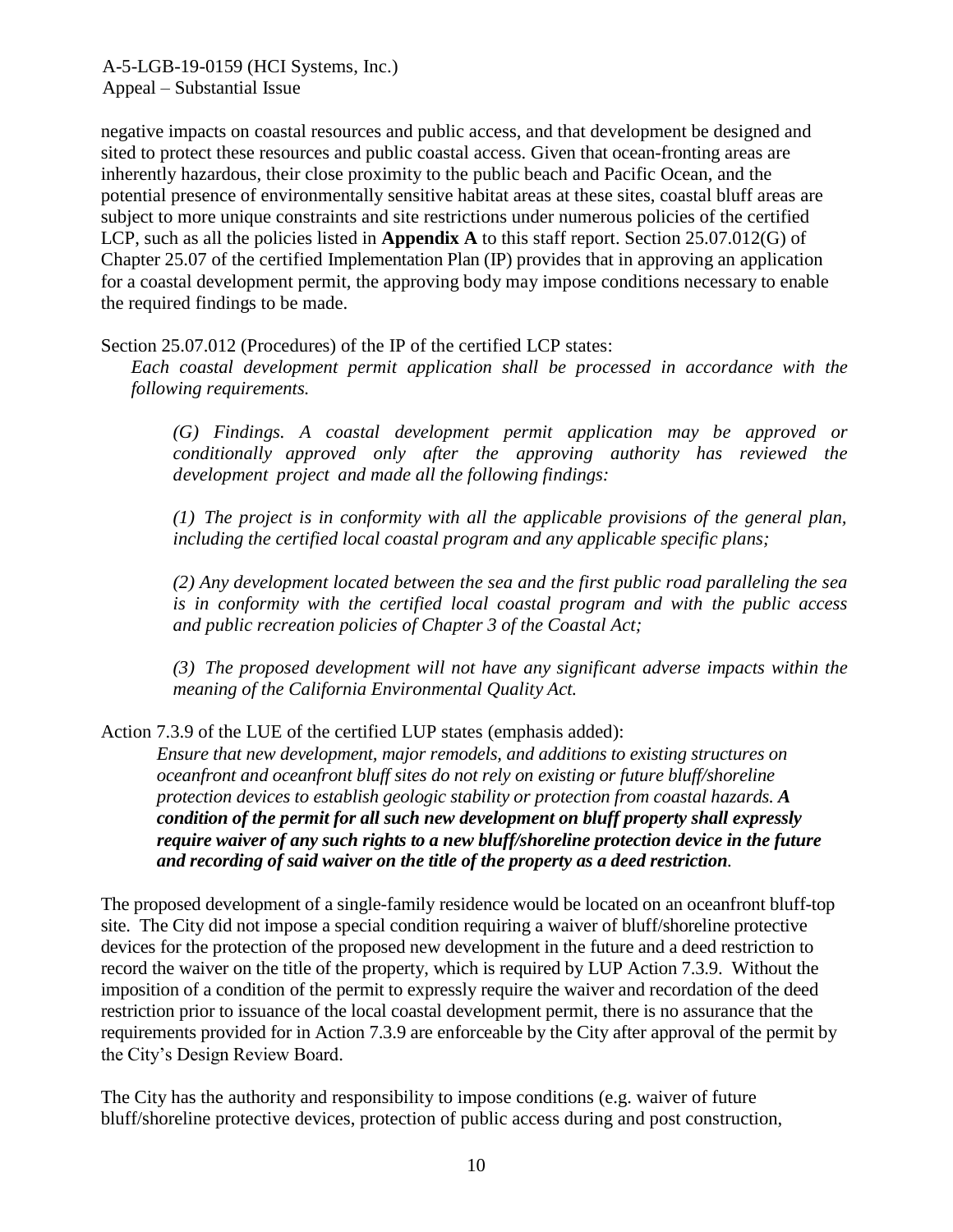protect existing native vegetation on bluff face, etc.) as necessary to ensure consistency with the certified LCP, but it did not do so in this case. Therefore, the Commission finds that the project does raise a substantial issue regarding conformity with the LCP.

### **Appellants' Argument: Unpermitted Development and Obsolete Structures.**

The project site is currently developed with non-conforming private beach stairs and a private funicular, which encroach into the bluff face. This development is inconsistent with Action 7.3.5, which prohibits development on oceanfront bluff faces except for public improvements that provide public access, protect coastal resource, or provide for public safety. The appellants assert that although the existing beach stairs and funicular, which provide private beach access from the bluff to the beach below, were constructed prior to the effective date of the Coastal Act, there is no evidence of a local permit or any local entitlements from the local government having authorized the construction of these structures. Therefore, the appellants allege that the beach stairs and funicular are unpermitted and are *not* legally non-conforming structures, and that the City should have required the removal of the stairs and funicular pursuant to Action 7.3.8 of the certified LCP.

Action 7.3.8 of the LUE of the certified LUP states (emphasis added):

*On oceanfront bluff sites, require applications where applicable, to identify and <i>remove all unpermitted and/or obsolete structures, including but not limited to protective devices, fences, walkways, and stairways, which encroach into oceanfront bluffs.*

Action 7.3.8 of the LUE requires, where applicable, that applications for new development on oceanfront bluff sites identify and remove all unpermitted and/or obsolete structures which encroach into oceanfront bluffs. The LCP also requires new development to be set back from the bluff edge appropriately.

Action 10.2.7 of the LUE of the certified LUP states:

*Require all new development located on oceanfront bluffs to be sited in accordance with the stringline but not less than 25 feet from the bluff edge. This requirement shall apply to the principal structure and major accessory structures such as guesthouses and pools that require a structural foundation. The setback shall be increased where necessary to ensure geologic safety and stability of the development.*

In addition, Action 10.2.8 of the LUE of the certified LUP states:

*On oceanfront bluffs, require new minor accessory structures such as decks, patios and walkways that do not require structural foundations to be sited in accordance with stringline but not less than 10 feet from the bluff edge. Require accessory structures to be removed or relocated landward when threatened by erosion, geologic instability or other coastal hazards.*

The record contains photographic evidence demonstrating that the beach stairs and funicular were constructed prior to 1972, pre-dating the Coastal Commission's jurisdiction in the area. However, appellants are correct that the City's record for this project is unclear as to whether the applicant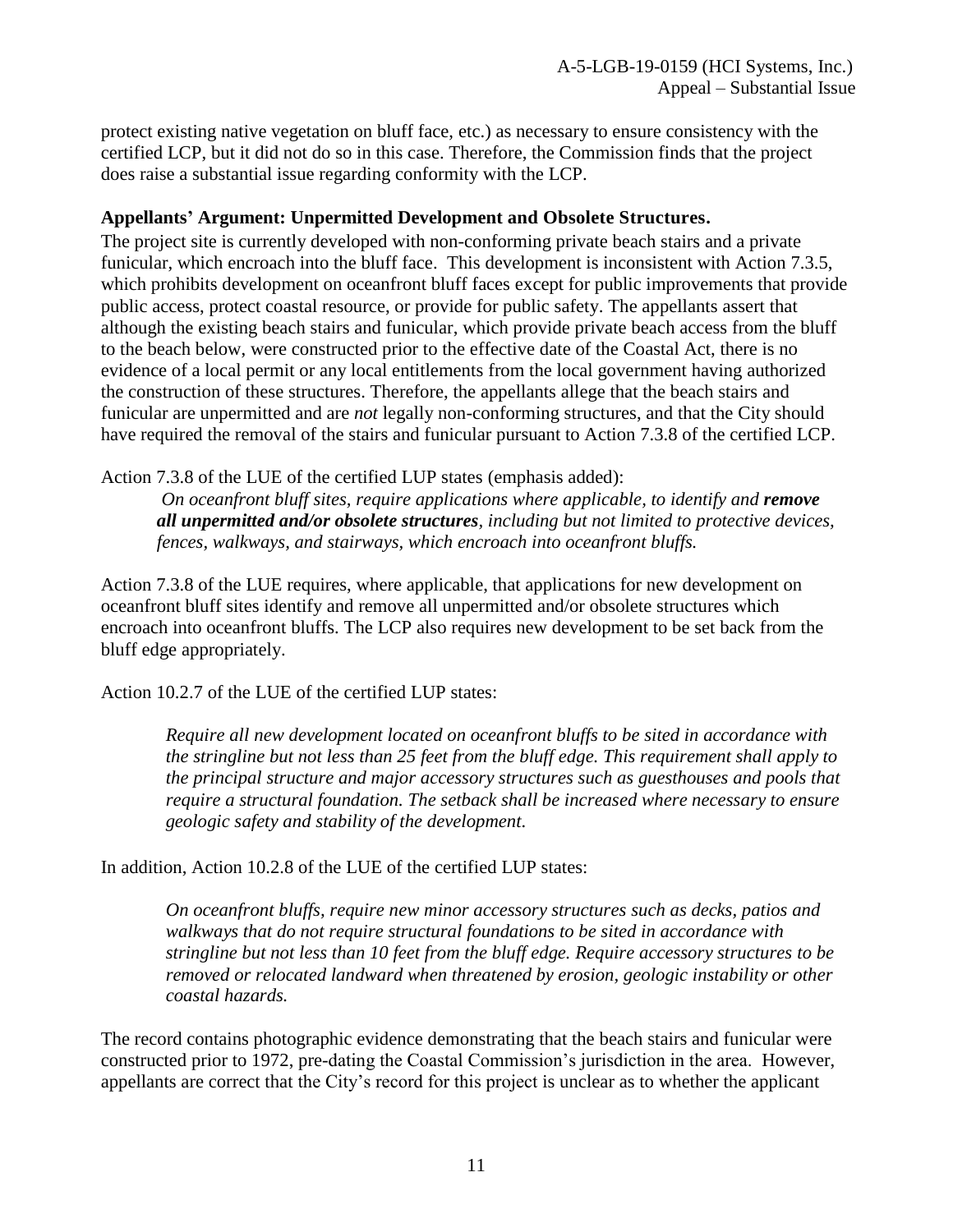obtained local entitlements and authorizations for the construction of these structures on the bluff face.

In addition, the appellants question whether the rail lift and funicular are safe and comply with safety codes, which the appellants suggest are important factors that should be considered when determining whether structures are obsolete. As previously stated, LUE Action 7.3.8 requires, where applicable, that applications for development on oceanfront bluff sites identify and remove all unpermitted and/or obsolete structures that encroach into oceanfront bluffs. The Commission's decision approving the demolition of the prior residence at this site found that the applicant had provided evidence that the railway lift and the stairway were functional as recently as February 2018. However, appellants raise a valid question as to whether the structures may nevertheless be "obsolete" if they are not safe and/or do not comply with applicable safety codes and should not be used. The City's record does not address this issue. Accordingly, the appeal raises a substantial issue as to the project's consistency with LUE Action 7.3.8.

## **Appellants' Argument: Hazards and Bluff Development Constraints; Setback requirements.**

The appellants question the applicant's bluff edge determination, and are concerned that restrictions applicable to blufftop development, such as LCP required bluff setbacks, have not been properly assessed.

LUE Actions 10.2.7 and 10.2.8 (cited above) and OS/C Element Policy 1-L of the LUP require that new development be sited to meet a building stringline but not less than a 25-foot setback from the bluff edge for principal structures and major accessory structures that require a structural foundation, and not less than a 10-foot setback from the bluff edge for minor accessory structures/improvements.

Policy 1-L of the OS/C Element of the certified LUP states (*emphasis added*):

*The City shall impose a 25-foot minimum setback or a distance ascertained by stringline measurements for all blufftop development, notwithstanding the fact that ecological and environmental constraints may require an additional setback.*

Additionally, Section 25.50.004(B) of the IP requires a minimum bluff edge setback of 25 feet from the top of an oceanfront bluff for not only new buildings and additions to existing buildings but also to structures and *improvements*. Section 25.50.004(B) of the IP of the certified LCP states, in relevant part (*emphasis added*):

*(B) Building Setbacks on or Adjacent to the Pacific Ocean and Beaches. There is established building setback lines along the ocean frontage of all property within the city fronting up and adjacent to the Pacific Ocean and its beaches, as provided in this subsection, and no building, structure or improvements shall be erected or constructed after the effective date of the ordinance codified in this section on the sandy portion of any beach except that which is determined by the city council to be necessary for the public health, safety and welfare. In addition, no building, structure or improvement shall be erected or constructed after the effective date of the ordinance codified in this section on the oceanward side of the following building setback lines:…*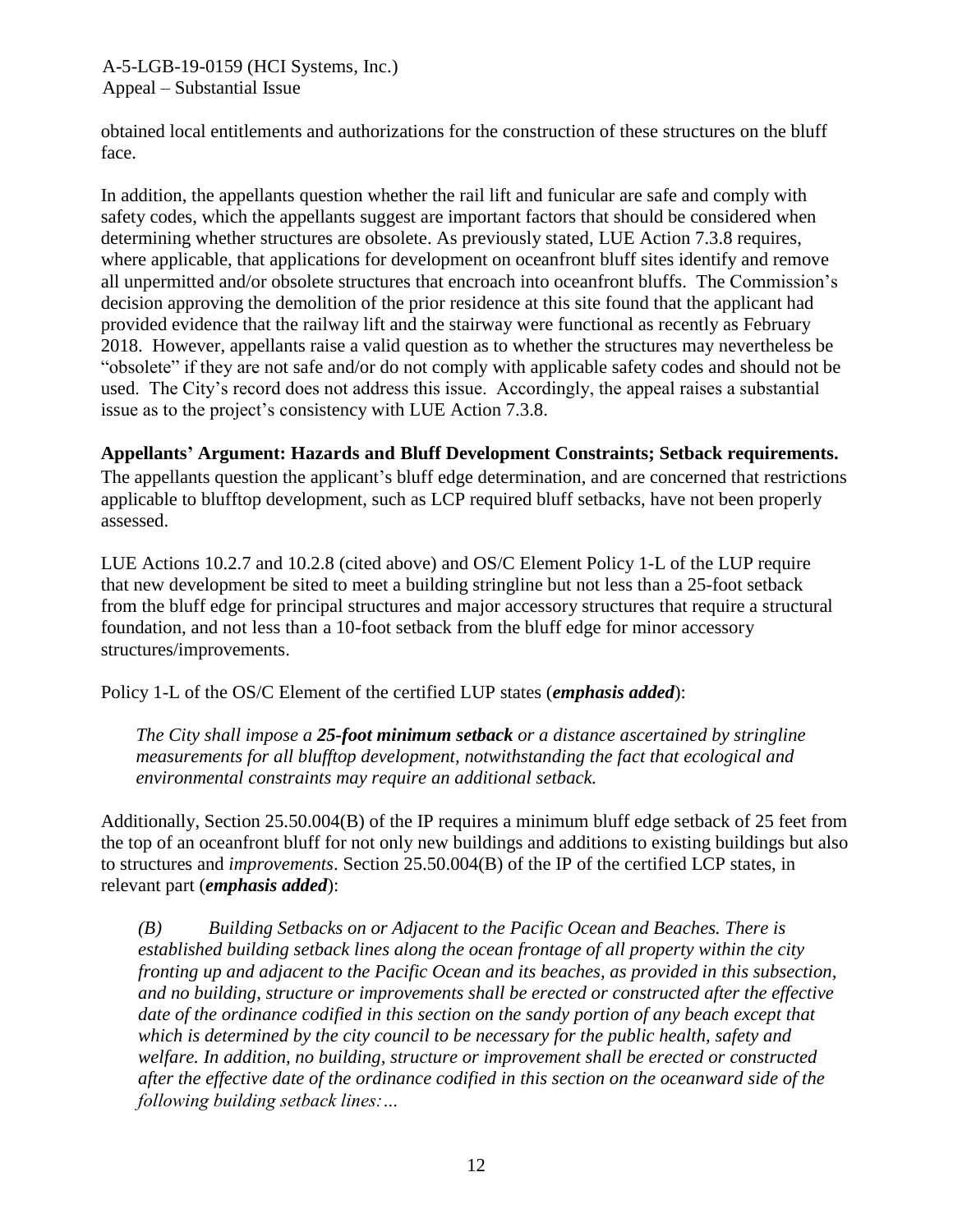*(4) In addition to (1), (2) and (3) above, no new building, additions to existing buildings, or structures or improvements shall encroach beyond the applicable building stringline or shall be closer than twenty-five feet to the top of an oceanfront bluff; the more restrictive shall apply. Greater setback may be required by the city engineer or building official in order to protect the public health, safety or welfare. Pools and spas shall be no closer than twenty-five feet to the top of bluff. Public accessways shall be exempt from this provision…*

Section 25.50.004(B) indicates that the most restrictive setback shall be required. In addition, consistent with the LUP, and Section 25.50.004(B) indicate the setback may be more than 25 feet. The LUP specifies that 25 feet is the *minimum*. Knowing the location of the bluff edge is critical in determining the location of the minimum required setback for development on an ocean-fronting bluff property.

The appellants assert that the applicant's geologist did not rely on the certified Land Use Element definition of "ocean front bluff edge or coastal bluff edge" and, consequently, there is a potential that the City-approved development does not meet the LCP-required setbacks for new development on oceanfront bluffs, among other site constraints and requirements that may apply. Entry 101 of the Land Use Element Glossary, a component of the City of Laguna Beach certified Local Coastal Program, contains the following definition of Oceanfront Bluff Edge or Coastal Bluff Edge:

*The California Coastal Act and Regulations define the oceanfront bluff edge as the upper termination of a bluff, cliff, or seacliff. In cases where the top edge of the bluff is rounded away from the face of the bluff, the bluff edge shall be defined as that point nearest the bluff face beyond which a downward gradient is maintained continuously to the base of the bluff. In a case where there is a step like feature at the top of the bluff, the landward edge of the topmost riser shall be considered the bluff edge. Bluff edges typically retreat over time as a result of erosional processes, landslides, development of gullies, or by grading (cut). In areas where fill has been placed near or over the bluff edge, the original bluff edge, even if buried beneath fill, shall be taken to be the bluff edge.*

Based on a letter titled Evaluation of Bluff Edge Determination dated June 12, 2019, the applicant's geologist, Dr. Kevin A. Trigg, used both the Coastal Commission's definition of "bluff edge" provided in California Code of Regulations, Section 13577(h) and the City of Laguna Beach Municipal Code Section 25.50.004 of the certified IP to approximate the location of the top of the bluff, (or bluff edge) (**[Exhibit 4, Page 67](https://documents.coastal.ca.gov/reports/2019/9/W25b/W25b-9-2019-exhibits.pdf)**).

The Coastal Commission's Regulations, Section 13577(h)(2), defines "bluff line or edge" as:

*… the upper termination of a bluff, cliff, or seacliff, In cases where the top edge of the cliff is rounded away from the face of the cliff as a result of erosional processes related to the presence of the steep cliff face, the bluff line or edge shall be defined as that point nearest the cliff beyond which the downward gradient of the surface increases more or less continuously until it reaches the general gradient of the cliff. In a case where there is a steplike feature at the top of the cliff face, the landward edge of the topmost riser shall be taken to be the cliff edge.*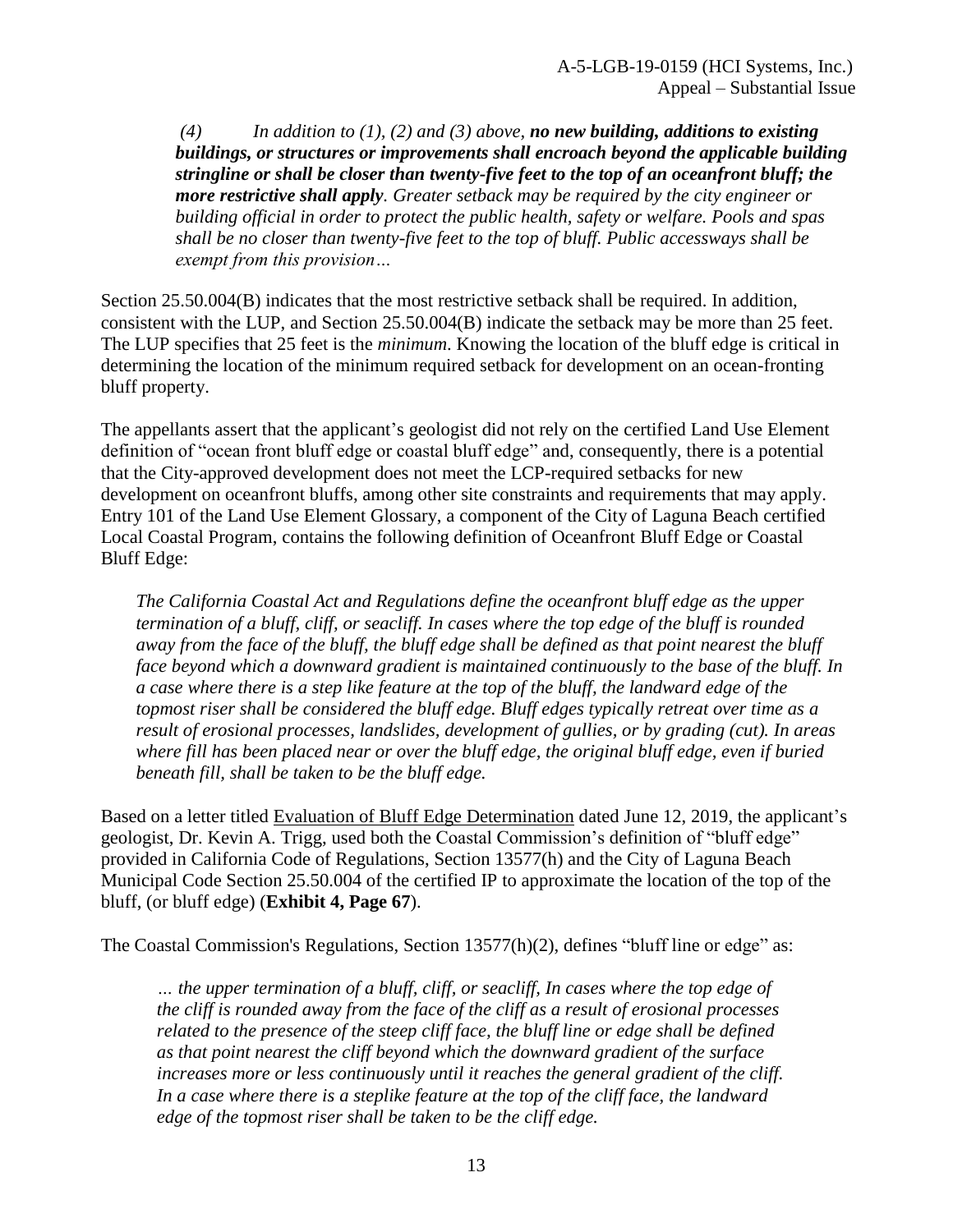Section 25.50.004 of the certified IP defines "oceanfront bluff" as":

- *(a) An "oceanfront bluff' is an oceanfront landform having slope of forty-five degrees or greater from horizontal whose top is ten or more feet above mean sea level.*
	- *(i) In cases where an oceanfront bluff possesses an irregular or multiple slope condition, the setback will be taken from the most inland forty-five degree or greater slope.*
	- *(ii) In cases where the landform constitutes an oceanfront bluff whose slope is less than forty-five degrees, a determination as to whether or not the specific landform is subject to this provision shall be made by the Director of Community Development.*

The Laguna Beach Zoning Code, which is incorporated into the certified IP, indicates that the bluff edge is the point at which a 45 degree downward angle begins and the bluff descends to the beach. However, this definition is not consistent with the current certified Laguna Beach LUE, which prevails over the zoning code in cases of conflict, nor is it consistent with the definition of bluff edge in the Commission's regulations.

It appears that in this case Dr. Trigg believes that the bluff edge defined by the zoning code closely coincides with that defined by the Coastal Act. He explains that the similarity is likely due in part because "*of the break in slope associated with the intersection of the steep bluff and the more gradual terrace surface being consistent between definitions, once the impact of man-made alterations is discounted and the underlying natural topography is considered."* 

Regarding the steplike features at the top of the cliff face, Dr. Trigg states, in part: "*At this site, retaining walls have been used to raise grades and establish building pad that overlook the coast and adjacent structures. These walls appear as artificial steps with the wall defining a false riser. When establishing the bluff edge, the fill materials are not to be considered to extend or modify the line determination."*

Although Dr. Trigg does not directly cite the certified Land Use Element (LUE) definition, it should be noted that the LUE's definition of "bluff edge" (cited above) is based on, and mirrors the substance of, the definition in Section 13577(h)(2) of the Commission's regulations, which implement the Coastal Act. Therefore, it was not inappropriate for Dr. Trigg to rely on the definition provided by the Commission's regulations. However, the LUE definition is the definition that should be cited and relied upon in the certified areas of the City of Laguna Beach.

Critical to all of the LCP policies related to bluff properties is a determination of the location of the bluff edge. According to Dr. Trigg, the bluff edge was determined consistent with the Commission's regulations, upon which the LUE's definition is based. Given that the appellants raise other questions and concerns about the project that raise a substantial issue as described in more detail throughout this report, the Commission's technical staff will evaluate the applicants' bluff edge and setback during the de novo phase to ensure that all requirements and restrictions applicable to new development on bluff properties of the LCP have been properly measured and assessed.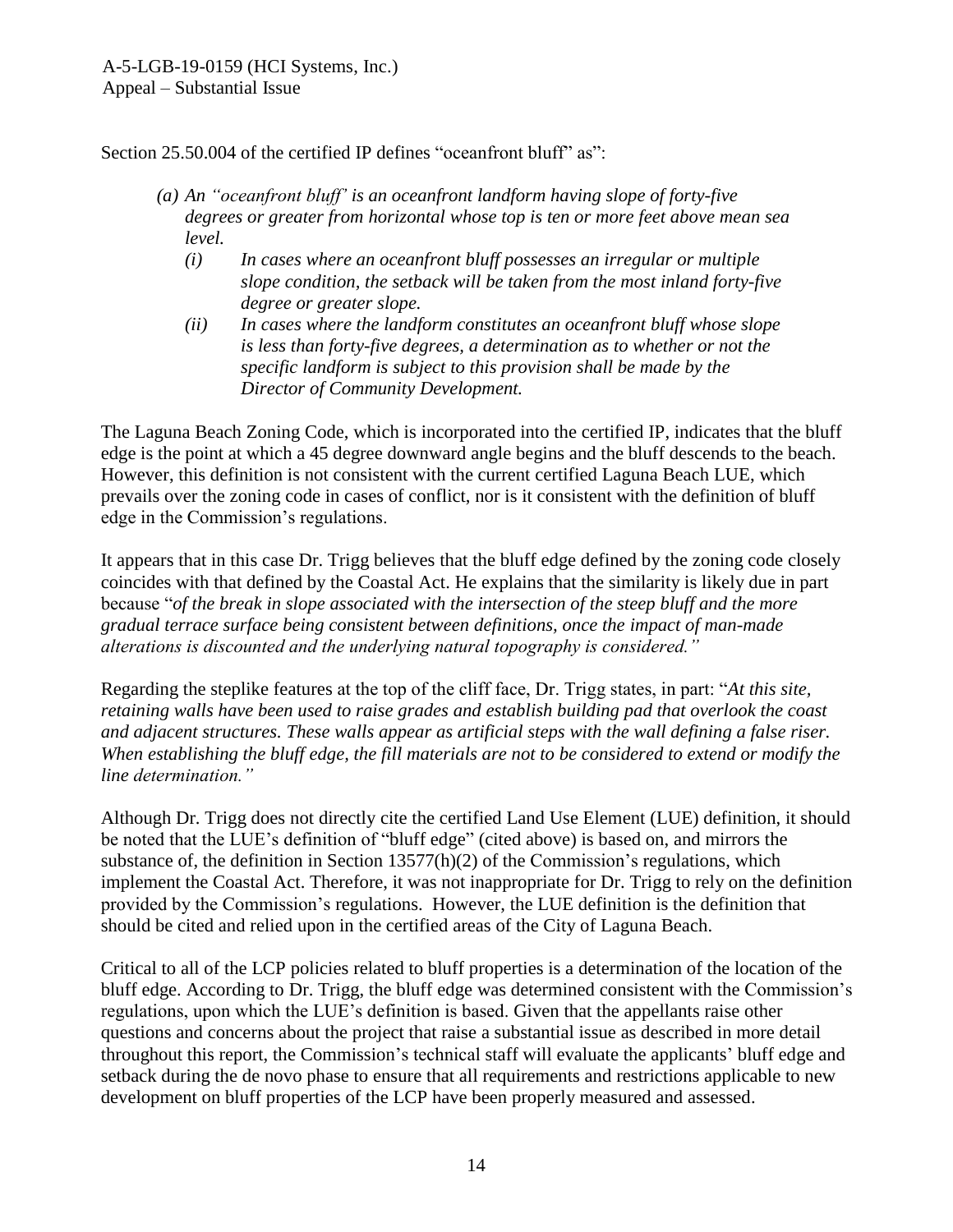## **Appellants' Argument: Outdated Hazards Reports.**

The applicant prepared two hazards reports dated June 3, 2016 and September 13, 2016 for the project. The appellants assert that the applicant's hazards reports were provided to the City prior to the knowledge that the previously existing gunite slope treatment on the bluff face would be removed, and that neither of the reports have been updated to reflect current conditions (i.e. 'postgunite removal') and, therefore, the decision to approve this project was carried out with inaccurate evidence.

In 2017, the City approved a local coastal development permit (CDP) for the demolition of the previously existing single-family residence at the project site; the local CDP authorized the retention of the non-conforming private beach stairs and funicular and gunite slope treatment on the bluff face at the project site. Originally, the application requested authorization for both the demolition of the pre-existing single-family residence and construction of a new single-family residence; however, the project was ultimately modified and limited to only demolition of the preexisting single-family residence. The City's action was subsequently appealed to the Coastal Commission and on August 9, 2017, and the Commission found that the appeal raised a substantial issue. On March 7, 2018, after a public hearing, the Commission conditionally approved CDP No. A-5-LGB-17-0033 authorizing the demolition of the previously existing single-family residence *and* the removal of the gunite from the bluff face.

Prior to the Coastal Commission's approval of CDP No. A-5-LGB-17-0033, a *Coastal Hazards Analysis* was prepared by GeoSoils, Inc. dated June 3, 2016, and a *Preliminary Geotechnical Investigation* report with a slope stability analysis was also prepared for the proposed development by Geofirm, Inc. dated September 13, 2016.

Since the issuance of CDP No. A-5-LGB-17-0033 on July 9, 2018, the pre-existing single-family residence has been demolished and the bluff gunite slope treatment has been removed.

It appears that after the subject gunite was removed, one of the appellants of Appeal A-5-LGB-17- 0033 commissioned a peer review of the applicant's geotechnical documents by Mr. David A. Purkis, PE. In his letter, Mr. Purkis notes that the September 2016 geotechnical report assumes that the pre-existing gunite slope treatment was to remain yet the gunite slope cover has since been removed. Mr. Purkis subsequently recommends that the site conditions be re-evaluated and potential impacts on adjoining properties should be addressed in consideration of the current site conditions. In response to this peer review letter, Geofirm prepared a letter dated September 28, 2018 to address the comments raised by Mr. Purkis. Geofirm concludes, among other things, that without the gunite cover, retreat of the upper portion of the bluff is anticipated from surficial erosion, which would commence at a rate not better or worse than similarly exposed and inclined portions of the local terrace bluffs.

The appellants of the current appeal (A-5-LGB-19-0159) assert that Mr. Purkis's peer review letter and Geofirm's response letter are not included in the record considered by the City of Laguna Beach for the project currently before the Coastal Commission.

Commission staff did not receive a copy of the complete public record file for the proposed development subject to this appeal before the publication of this staff report. However, the City did provide certain documents from the record file as part of its submittal of the Notice of Final Action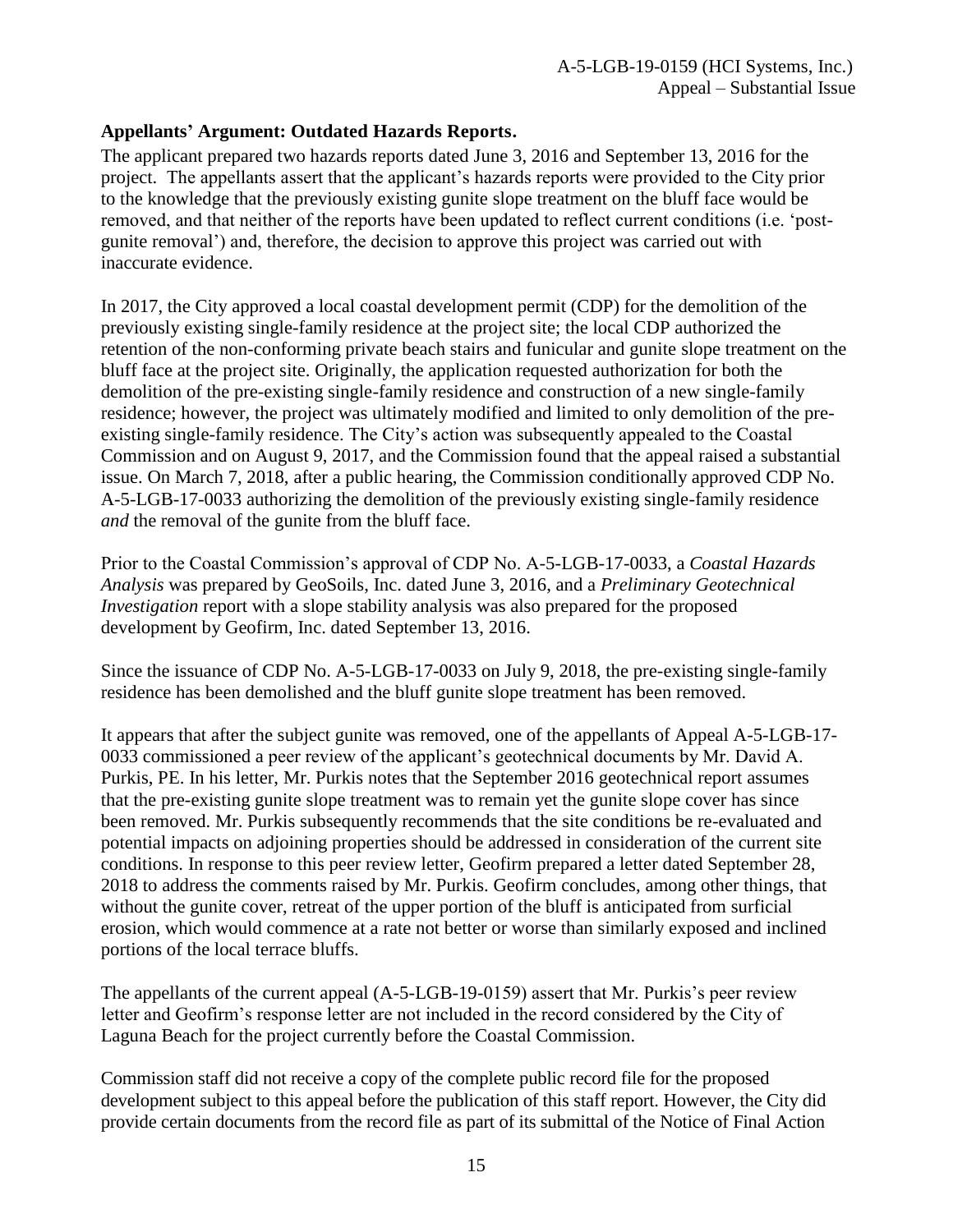letter, and the appellants did the same as part of their appeal submittal. In addition, Commission staff is able to access scanned copies of a portion of the record file that are available online in the City's website [\(http://64.58.157.208/sirepub/docsresults.aspx\)](http://64.58.157.208/sirepub/docsresults.aspx).

Based on the City's online record, these two letters are and were included in the City's record during the City's consideration of project and prior to the City's Design Review Board's approval of the project; and, therefore, this contention does not raise a substantial issue.

## **Appellants' Argument: Hazards - Geologic Stability and Bluff/Shoreline Protection Devices.**

The appellants assert that the City did not fully review the project as no foundation plans were included in the application. In addition, the appellants indicate that according to the applicant's architect, installation of caissons and retaining walls are proposed as part of the City-approved project. The appellants contend that the City's incomplete review and approval of these bluff/shoreline protective devices was not properly considered and is inconsistent with the policies of the certified LCP that limit the use of bluff/shoreline protection to establish geologic stability.

Numerous LCP policies, including but not limited to Actions 7.3.4, 7.3.9, 7.3.12, and 7.3.13 (see appendix A) and Action 10.2.6 (cited below), prohibit new development that relies on existing or future bluff/shoreline protective devices to establish geologic stability (which would include caissons and retaining walls).

Action 10.2.6 of the LUE of the certified LUP states:

*Require all new development located on an oceanfront bluff top to be setback from the oceanfront bluff edge a sufficient distance to ensure stability, ensure that it will not be endangered by erosion, and to avoid the need for protective devices during the economic life of the structure (75 years). Such setbacks must take into consideration expected longterm bluff retreat over the next 75 years, as well as slope stability. The predicted bluff retreat shall be evaluated considering not only historical bluff retreat data, but also acceleration of bluff retreat made possible by continued and accelerated sea level rise, future increase in storm or EI Nino events, and any known site-specific conditions. To assure stability, the development must maintain a minimum factor of safety against landsliding of 1.5 (static) or 1.2 (pseudostatic, k=O.15 or determined through analysis by the geotechnical engineer) for the economic life of the structure.*

Action 10.2.6 requires that new development be sited a sufficient distance from the oceanfront bluff edge to ensure stability after taking into account both long-term bluff retreat and slope stability. Action 10.2.6 specifies that the analysis concerning geologic stability be guided by the industryaccepted standards for slopes (codified in many local grading ordinances), which require that a particular minimum "Factor of Safety" against landslides be attained. Pursuant to Action 10.2.6 of the LCP, development must maintain a minimum factor of safety (FoS) against landslides of 1.5 (for static conditions) or 1.2 (for pseudostatic conditions) to assure geologic stability.

Based on the applicant's geotechnical report, the site is globally stable but the *"upper bluff slope underlying the existing residence does not have an adequate factor of safety"* as it does not meet the minimum 1.5 (for global static conditions) and 1.1 (for global seismic conditions) required by the LUE Action 10.2.6. Therefore, the applicant's geotechnical consultants recommend that caissons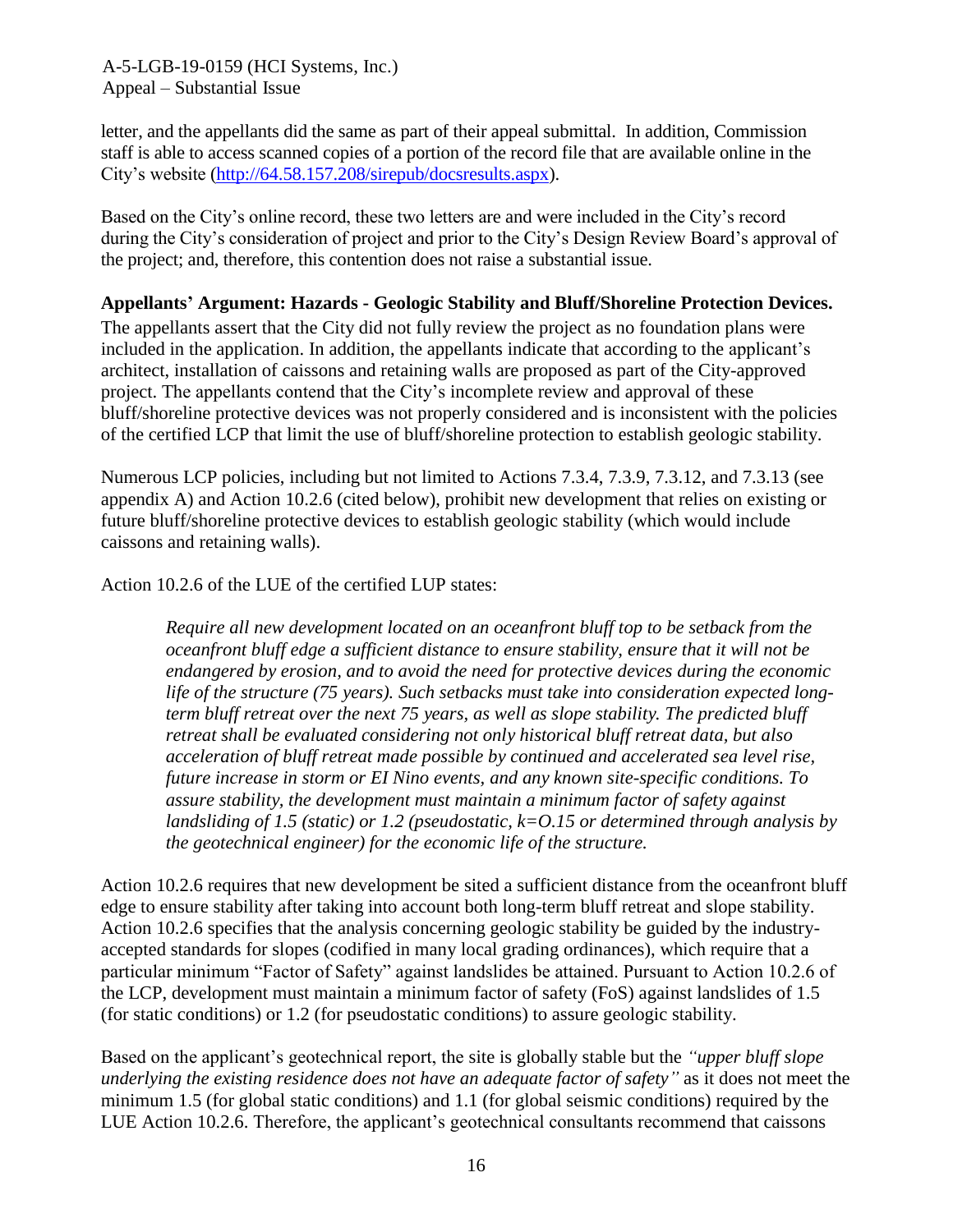and shear pins be considered. However, whether such elements have been incorporated into the project is unclear, because the City's record does not include foundation plans for the proposed development. In addition, an alternatives analysis was not conducted and no rationale was provided to justify the caissons (and retaining walls, which may be a component of the project as well according to the geotechnical report) over other possible feasible and reasonable alternatives pursuant to LCP requirements, such as alternative designs and locations of the primary residence. Caissons can sometimes function as bluff protective devices and the lack of information in the City's record or rationale in the City's findings regarding this issue weighs in favor of finding substantial issue.

In addition, based on the conceptual site plan attached to the applicant's *Preliminary Geotechnical Investigation* prepared by Geofirm, Inc., the project potentially includes new caissons along the seaward edge of the seaside yard or proposed new patio. LUE Action 7.3.13 prohibits the construction of shoreline/bluff protective devices for the protection of accessory or ancillary structures and limits the use of bluff protective devices to the minimum required to protect existing development in danger from erosion.

Action 7.3.13 of the LUE of the certified LUP states (emphasis added):

*Limit the use of shoreline/bluff protective devices to the minimum required to protect existing development in danger from erosion. Site and design any such protective devices as far landward as possible. "Existing development" for purposes of this policy shall consist only of a principle structure, e.g. residential dwelling, required garage, or second residential unit, and shall not include accessory or ancillary structures such as decks, patios, pools, tennis courts, cabanas, stairs, landscaping etc. No shoreline/bluff protective device shall be allowed for the sole purpose of protecting an accessory structure.*

The proposed residence is new, not existing, development. It is unclear whether caissons are proposed to support the yard or patio area or intended to protect accessory structures (e.g. decks, stairs, *patios landscaping*, drainage, etc.) pursuant to Action 7.3.13. Development is required to be sited and installed in a manner sufficient to avoid the need for protective devices pursuant to Action 10.2.6. If retaining walls and/or caissons are intended to protect the landscaping and other accessory structures, the locally-approved project may be inconsistent with the policies of the certified LCP, particularly Action 7.3.13 (cited above).

In addition, Policy 1.5C of the Open Space/Conservation (OS/C) Element of the certified LUP, which relates to seawalls and other shore protection devices, states, in relevant part:

*An investigation of reasonable and feasible alternatives that accomplish the same, or similar, level of protection must be provided with every application for the construction of a shore-protection device…*

Policy 1.5C broadly governs shore protection devices and clearly requires that the local government consider any feasible alternatives. In addition, Actions 7.3.12 (see appendix A) and Action 10.2.6 (cited above), which specifically govern the use of oceanfront bluff protective devices, similarly require that the City consider alternatives to any proposal involving bluff protection by requiring that new development be sited and designed to avoid the need for protective devices.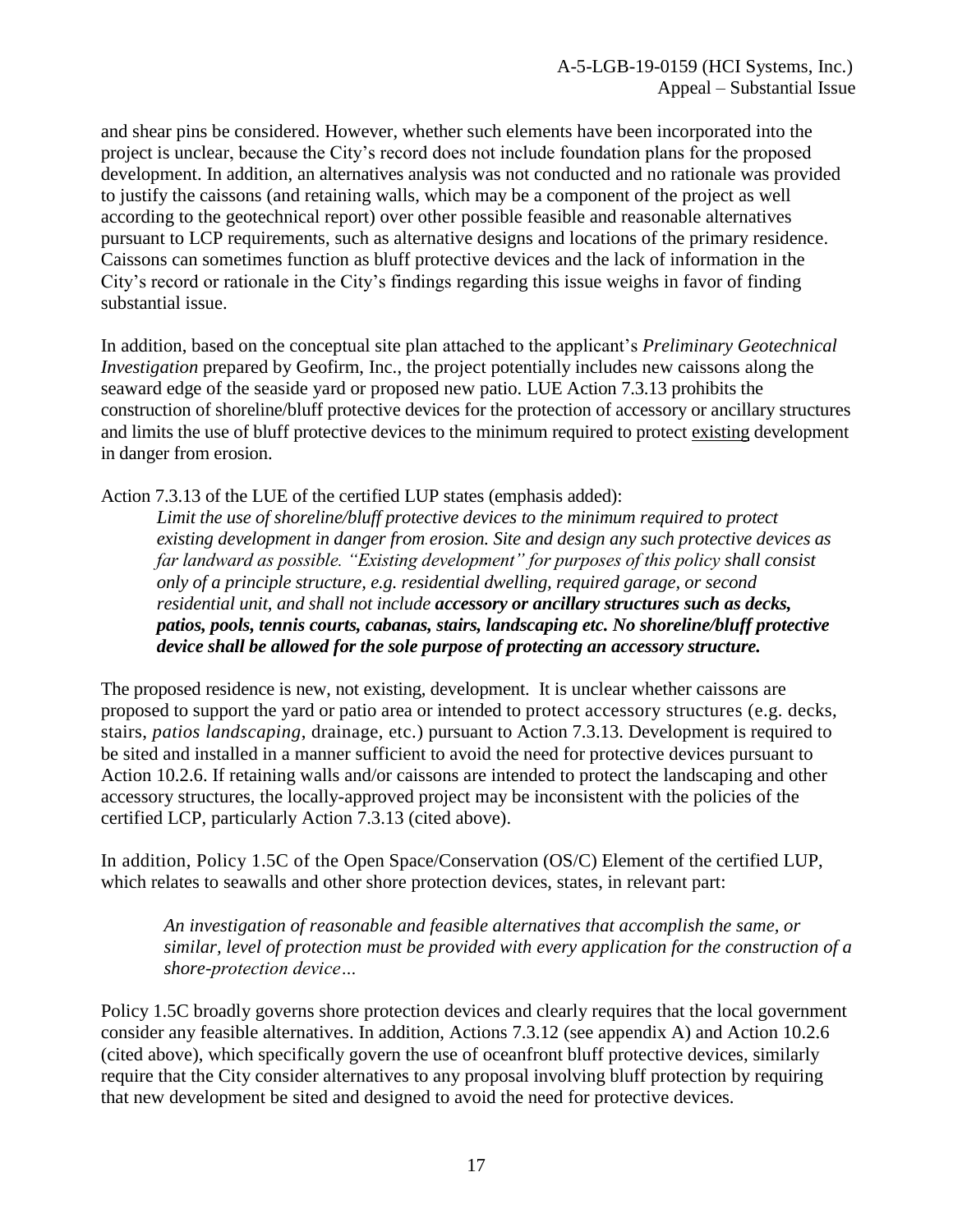The City has not reviewed the foundation plans to ensure consistency with the LCP policies that prohibit bluff/shoreline protection for new development, considered project alternatives if bluff/shoreline protection is proposed, or supported its decision on a permit with adequate findings. Therefore, this contention in the appeal raises a substantial issue as to conformity with the certified LCP.

### **Appellants' Argument: Hazards and Visual Resources – Excessive Landform Alteration.**

The appellants contend that the City-approved project will result in excessive landform alteration (grading), which is inconsistent with the provisions of the certified LCP, particularly Policies 2.8 and 7.3.

Policy 2.8 of the LUE of the certified LUP states, in relevant part: *Require building design and siting to be compatible and integrated with natural topographic features, minimize significant alteration of topography and/or other significant onsite resources, and protect public views…*

Policy 7.3 (same as Policy 10.2) of LUE of the certified LUP states: *Design and site new development to protect natural and environmental sensitive resources, such as areas of unique scenic quality, public views, and visual compatibility with surrounding uses and to minimize natural landform alterations.*

In addition, Action 7.3.5, which is a subcomponent of Policy 7.3, more specifically states:

*Prohibit development on oceanfront bluff faces, except public improvements providing public access, protecting coastal resources, or providing for public safety. Permit such improvements only when no feasible alternative exists and when designed and constructed to minimize landform alteration of the oceanfront bluff face, to not contribute to further erosion of the oceanfront bluff face and to be visually compatible with the surrounding area to the maximum extent feasible.* 

Policies 2.8 and 7.3, and Action 7.3.5, of the certified LUE require that new development be designed and sited in a manner that is protective of natural resources and to minimize natural landform alterations.

Based on the project plans in the City's record, the City-approved development includes approximately 1,631 cubic vards of grading (cut  $+$  fill). Two levels of the new three-level residence are proposed to be partially subterranean. Moreover, a portion of the grading is proposed to accommodate a pool and spa. The City's record did not include an alternatives analysis or substantiate in its findings how the proposed development, as designed, minimizes landform alterations and is consistent with the above policies. In addition, as discussed above, the project appears to include the installation of caissons and possibly retaining walls to protect against erosion, and the record does not establish whether those aspects of the development have been designed to minimize alteration of the bluff face and to be visually compatible with the surrounding area.

Therefore, this contention in the appeal raises a substantial issue as to conformity with the landform alteration policies of the certified LCP.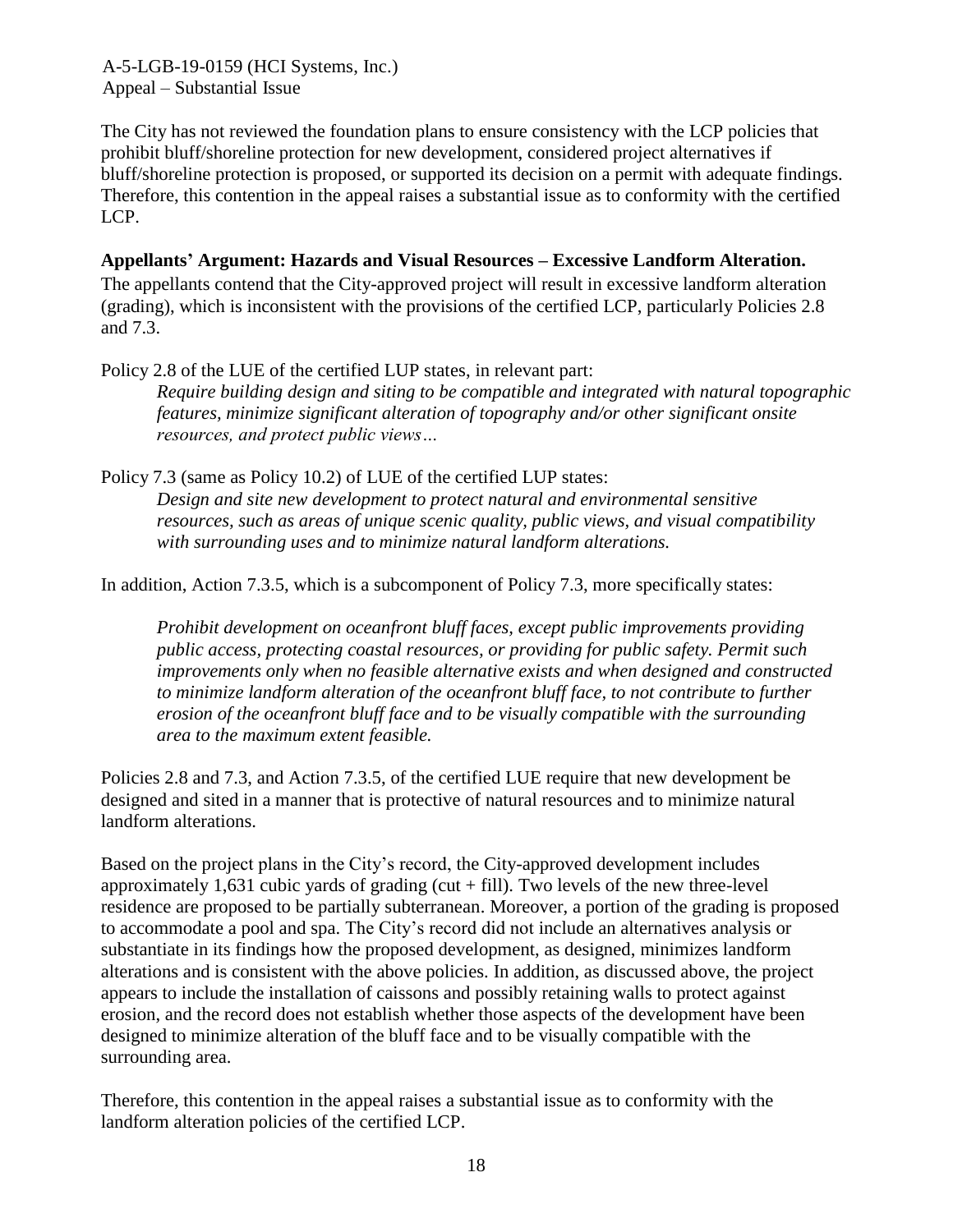## **Appellants' Argument: Project includes development on the sandy beach which is inconsistent with the policies of the certified LCP.**

The appellants assert that, based on the City's January 12, 2017 staff report, the applicant is proposing an energy dissipator at the toe of the bluff to satisfy a Water Quality Management Plan (WQMP) for the project. The appellants state that, as proposed, the energy dissipator would constitute development on the sandy beach, which is expressly prohibited by Section 25.50.004(B) of the certified IP.

Section 25.50.004(B)(4) of the certified IP states, in relevant part (emphasis added):

*(B) Building Setbacks on or Adjacent to the Pacific Ocean and Beaches. There is established building setback lines along the ocean frontage of all property within the city fronting up and adjacent to the Pacific Ocean and its beaches, as provided in this subsection, and no building, structure or improvements shall be erected or constructed after the effective date of the ordinance codified in this section on the sandy portion of any beach except that which is determined by the city council to be necessary for the public health, safety and welfare. In addition, no building, structure or improvement shall be erected or constructed after the effective date of the ordinance codified in this section on the oceanward side of the following building setback lines:…*

*(4) In addition to (1), (2) and (3) above, no new building, additions to existing buildings, or structures or improvements shall encroach beyond the applicable building stringline or shall be closer than twenty-five feet to the top of an oceanfront bluff; the more restrictive shall apply. Greater setback may be required by the city engineer or building official in order to protect the public health, safety or welfare. Pools and spas shall be no closer than twenty-five feet to the top of bluff. Public accessways shall be exempt from this provision.*

As the appellants have suggested, the City's January 12, 2017 staff report notes that the applicant is proposing an energy dissipator at the toe of the bluff to satisfy WQMP requirement according to preliminary correspondence with the City's Water Quality Department. If proposed as a project element, the energy dissipator would not be consistent with the LCP's prescribed setbacks for ocean-fronting bluff development and could negatively impact coastal public access and the bluff face. However, based on the applicant's drainage plan, which was revised prior to City's approval of the subject project, there is no indication that an energy dissipator is still proposed. Because the City's record is unclear as to the scope of the approved project and whether it includes installation of an energy dissipator at the toe of the bluff, this contention raises a substantial issue.

## **Appellants' Argument: Native Vegetation.**

The appellants assert that the City-approved project, which would authorize the construction of a new single-family residence, does not include an assessment as to the project's potential impacts to native vegetation on the coastal bluff. The appellants maintain that the City relied on an assessment that was based only on the demolition of the pre-existing residence and not the newly proposed construction of the new single-family residence and other associated development. In addition, the appellants state the City should have required the applicants to revegetate the slope with native vegetation pursuant to OS/C Element Policy 7-K (cited below).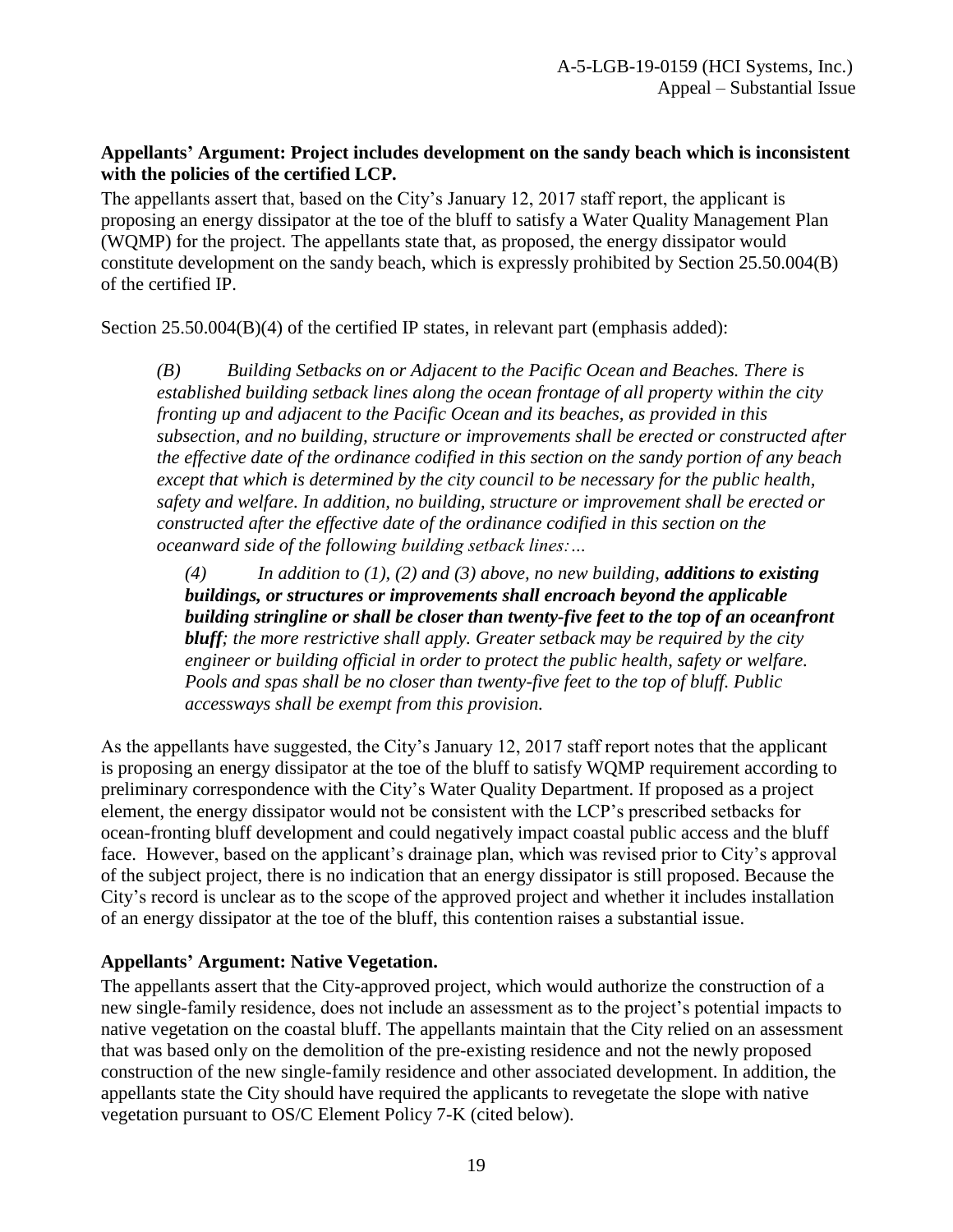The policies of the certified LCP require that development be adequately evaluated in consideration of natural resources that may exist onsite and identify areas designated as Environmentally Sensitive Areas (ESAs) to ascertain any potential negative impacts to such resources and establish measures of avoidance or mitigation if necessary.

Policy 8I of the Open Space Conservation Element of the LUP states that areas designated as ESAs include the following:

*"Those areas shown on the Biological Resource Values Map in the Open Space/Conservation Element as "Very High" habitat value, and streams on the Major Watersheds and Drainage Courses Map which are also streams as identified and the USGS 7.5 Minute Quadrangle Series and any other areas which contain environmentally sensitive habitat resources as identified through an on-site biological assessment process, including areas of "High" and "Moderate" habitat value on the Biological Resources Values Map and areas which meet the definition of ESA's in Section 30107.5 of the Coastal Act, including streams, riparian habitats, and areas of open coastal waters, including tidepools, areas of special biological significance, habitats of rare or endangered species, near-shore reefs and rocky intertidal areas and kelp beds."* 

Such areas are subject to special treatment and protection under numerous policies of the certified LCP, such as the following:

Policy 4-D of the Open Space/Conservation Element (OS/C Element) of the certified LUP states: *Ensure that development and existing land uses and associated operational practices minimize the introduction of pollutants into coastal waters (including the ocean, estuaries, wetlands, rivers and lakes) to the maximum extent practicable.*

Policy 4-F of the OS/C Element of the certified LUP states:

*Water Conservation and Native Plants – Ensure that development encourages water conservation, efficient irrigation practices and the use of native or drought tolerant noninvasive plants appropriate to the local habitat to minimize the need for fertilizer, pesticides herbicides and excessive irrigation. Prohibit the use of invasive plants and require native plants appropriate to the local habitat where the property is in or adjacent to Environmentally Sensitive Areas (ESAs)*

Policy 4-I of the certified OS/C Element states

*Promote the protection and restoration of offshore, coastal, lake, stream or wetland waters and habitats and preserve them to the maximum extent practicable in their natural state. Oppose activities that may degrade the quality of offshore, coastal, lake, stream or wetland waters and habitat and promote the rehabilitation of impaired waters and habitat.*

## Policy 7-K of the certified OS/C Element states:

*Preserve as much as possible the natural character of the landscape (including coastal bluffs, hillsides and ridgelines) by requiring proposed development plans to preserve and enhance scenic and conservation values to the maximum extent possible, to minimize impacts on soil mantle, vegetation cover, water resources, physiographic features, erosion problems, and require re-contouring and replanting where the natural landscape has been disturbed.*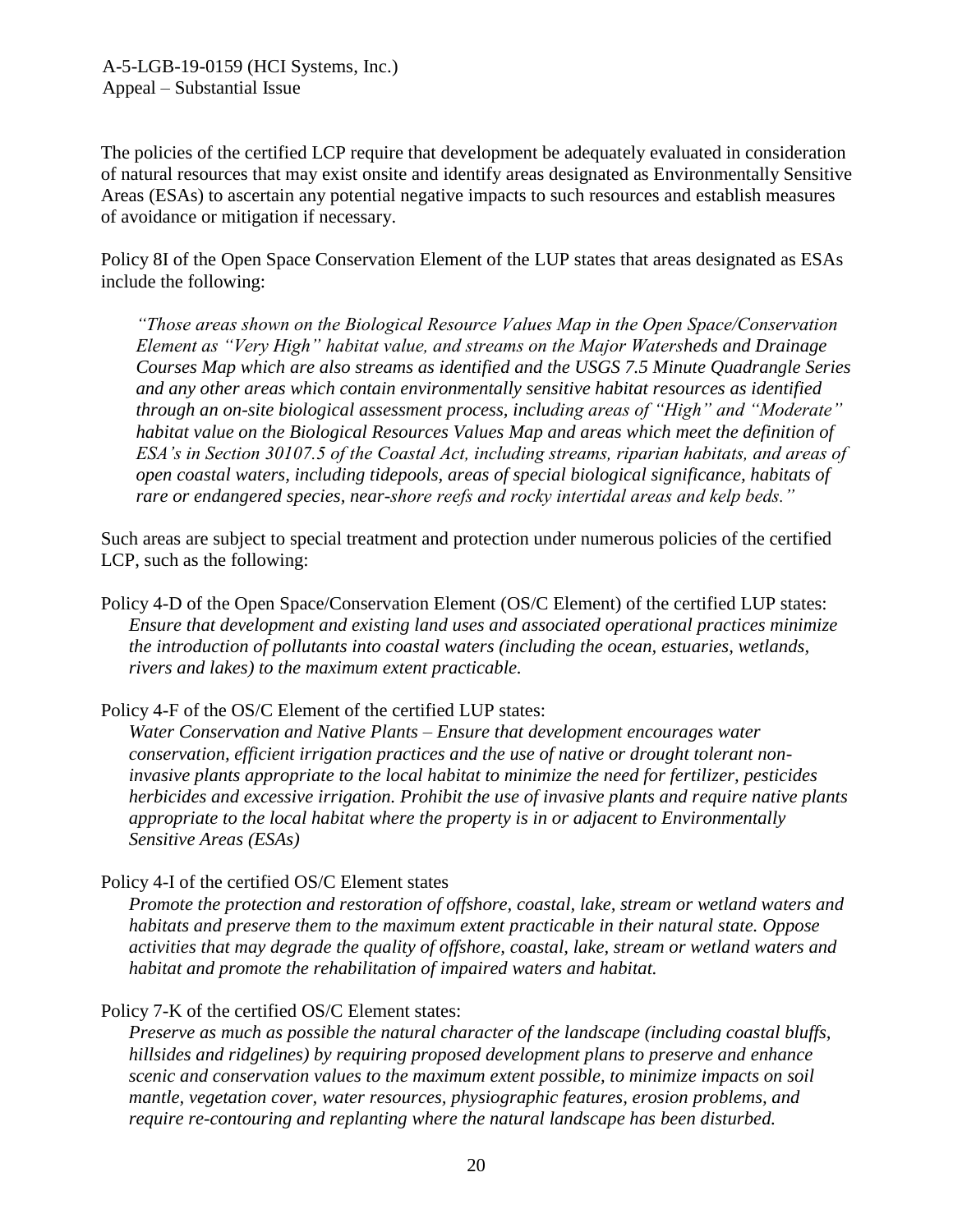Policy 8-C of the certified OS/C Element states:

*Identify and maintain wildlife habitat areas in their natural state as necessary for the preservation of species.*

Policy 8-K of the certified OS/C Element states:

*As a condition of new development in South Laguna, require the identification of environmentally sensitive areas, including chaparral and coastal sage scrub. Intrusion into these areas for wildlands fuel modification programs should not be permitted.*

Policy 8-L of the certified OS/C Element states:

*Preserve and protect fish and wildlife species for future generations.*

Policy 8-N of the certified OS/C Element states: *Encourage the preservation of existing drought-resistant, native vegetation and encourage the use of such vegetation in landscape plans.*

Policy 5.2 of the LUE of the certified LUP states:

*Ensure that all new development, including subdivisions and the creation of new building sites and remodels that involve building additions, is adequately evaluated to ascertain potential negative impacts on natural resources and adjacent development, emphasizing impact avoidance over impact mitigation. Required mitigation should be located on-site rather than off-site. Any off-site mitigation should be located within the City's boundaries and in close proximity to the project.*

Policy 7.3 (same as Policy 10.2) of the LUE of the certified LUP states: *Design and site new development to protect natural and environmental sensitive resources, such as areas of unique scenic quality, public views, and visual compatibility with surrounding uses and to minimize natural landform alterations.*

Policy 7.4 of the LUE of the certified LUP states:

*Ensure that development, including subdivisions, new building sites and remodels with building additions, is evaluated to ascertain potential negative impacts on natural resources. Proposed development shall emphasize impact avoidance over impact mitigation. Any mitigation required due to an unavoidable negative impact should be located on-site, where feasible. Any off-site mitigation should be located within the City's boundaries close to the project, where feasible. (Similar to Policies 5.2 and 10.3)*

Action 7.4.2 of the LUE of the certified LUP states:

*Continue preparation of initial studies, pursuant to the California Environmentally Quality Act (CEQA), for any proposed development, including single-family residences located within environmentally sensitive areas (Same as Action 10.3.1).*

Action 10.2.1 of the LUE of the certified LUP states:

*Adopt standards that require new development and related improvements to be located on the most suitable areas of the site so as to maximize safety and the preservation of sensitive*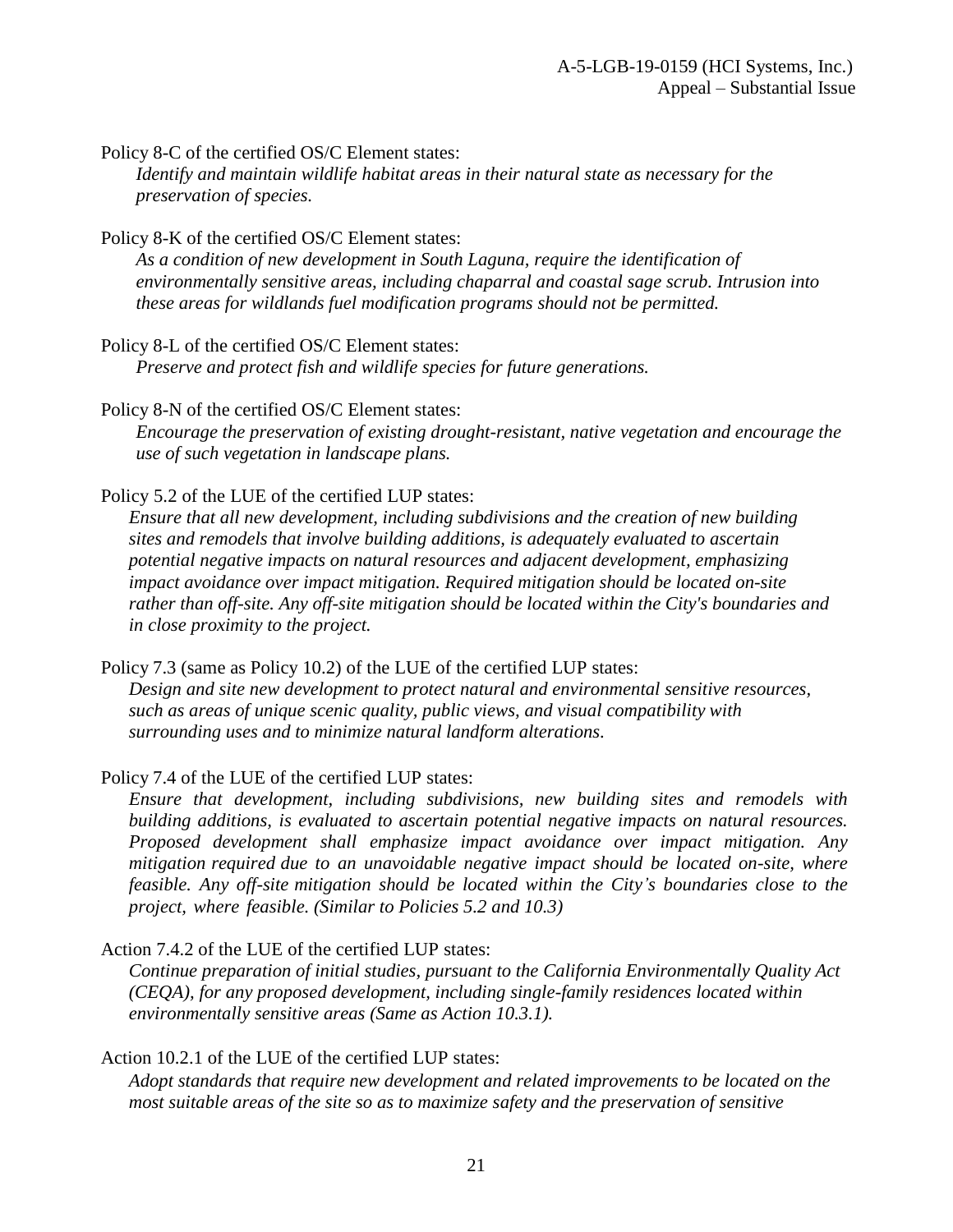#### *resources.*

The LCP policies cited above require that all new development is adequately evaluated to ascertain potential negative impacts on natural resources, such as areas designated as Environmentally Sensitive Areas (ESAs), and that development be designed and sited to protect natural resources and environmentally sensitive resources, and to minimize landform alteration. The LCP contains strict policies limiting any development that may occur in areas designated as ESAs (or Environmentally Sensitive Habitat Areas (ESHA)) except for uses dependent upon such resources.

It should be noted that although the City's Notice of Public Hearing for this project states, in the project description, that the proposed development will include "*construction in an environmentally sensitive area (oceanfront)*" it more accurately should have stated "*construction in an Environmentally Sensitive Land/Resource.*" The area is recognized in the LCP as an Environmentally Sensitive Land/Resource due to the site being an oceanfront lot. Consequently, as described above, the LCP requires that the project site be evaluated for the presence of natural resources on the site, including sensitive habitat.

During the Coastal Commission's de novo review of Appeal No. A-5-LGB-17-0033 for the demolition of the pre-existing residence at the project site in 2017, a Vegetation Survey was prepared for the subject site to determine whether the site constitutes an environmentally sensitive habitat area (Results of Vegetation Survey, Glenn Lukos Associates, 12/5/17). The survey identified and mapped all vegetation on the project site and assessed the site for special-status species. The survey covered the entire project site, including both the areas affected by the proposed demolition as well as the remaining portions of the site. The survey work was conducted on November 7 and 9, 2017 by a senior project biologist.

The Vegetation Survey found that "*nearly all vegetation on the property consists of non-native ornamental species …*" The Vegetation Survey did identify disturbed California Buckwheat Scrub, Laurel Sumac Scrub, and Saltbush Scrub, and some lemonadeberry individuals present at the subject site. The disturbed California Buckwheat Scrub, Laurel Sumac Scrub, and Saltbush Scrub are all located near the base of the bluff. Two of the four lemonadeberry individuals are also located near the base of the bluff. The other two lemonadeberry individuals are located higher on the bluff, about mid-way to the existing building pad on which the previously existing residence that was demolished sat, and the newly proposed residence would be sited.

In 2017, the Coastal Commission found that, although the Vegetation Survey did identify native plants on site, these plants were located well outside the demolition project footprint and, therefore, the demolition project was not anticipated to result in any impacts to the natural resources (native plants) on site.

However, based on the applicant's landscape plans, the City-approved project authorizes removal and replacement of vegetation throughout the property, including native vegetation along the bluff face slope. It is unclear how much vegetation (native and non-native) is being removed and replaced down along the bluff face. Therefore, whether the proposed replacement of existing vegetation is consistent with the policies of the certified LCP is unclear and is not substantiated by any of the City's findings. In addition, further review is necessary to ensure the proposed 'replacement' vegetation is appropriate for Southern California coastal bluffs. The City did not adequately detail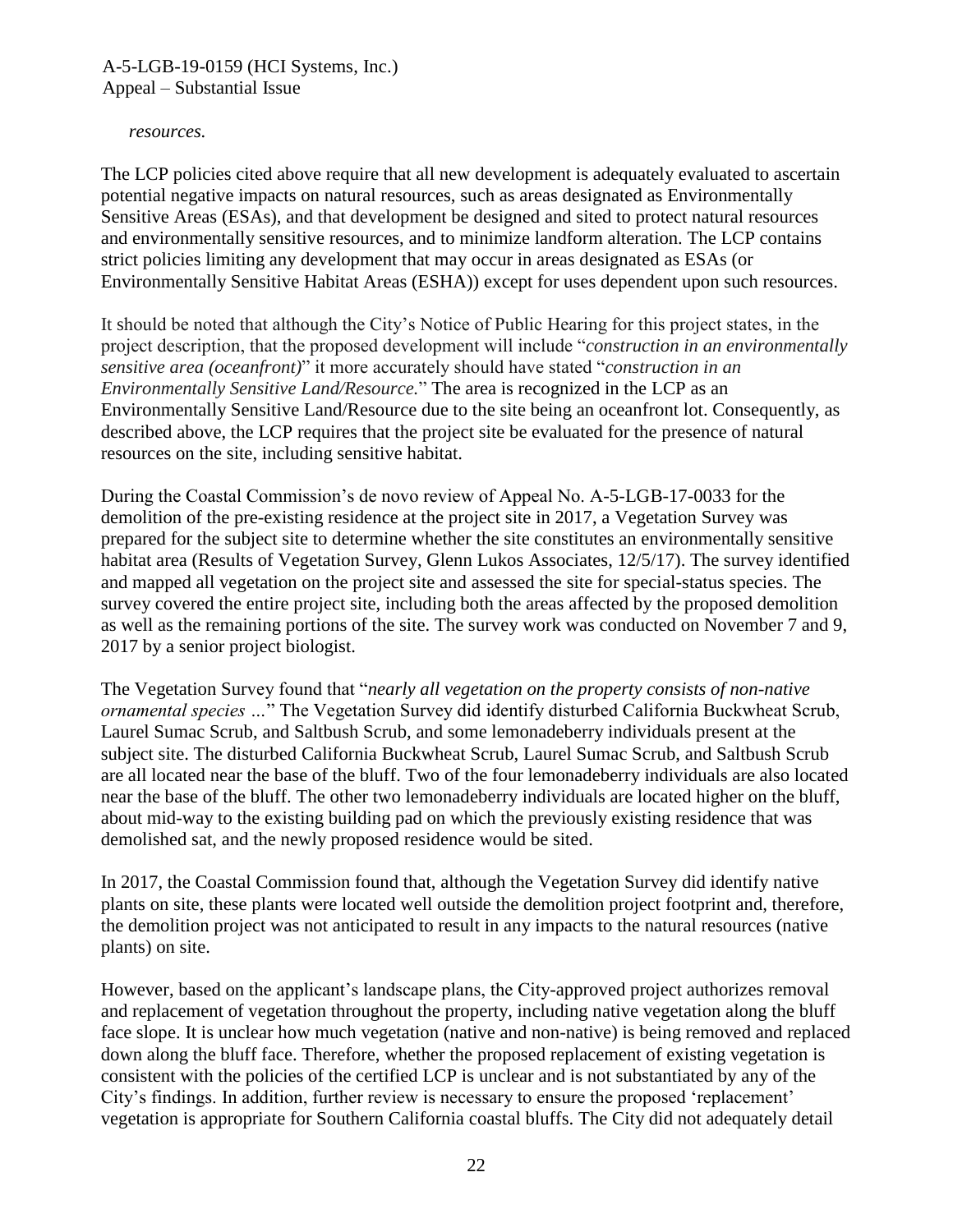the project's consistency with the policies of the certified LCP cited above. Therefore, this contention raises a substantial issue.

#### **Appellants' Argument: City failed to require archaeological/paleontological monitoring.**

The appellants contend that the project, which involves new ground-disturbing activities, has the potential to affect archaeological and/or paleontological resources. Therefore, the City should have imposed conditions to ensure that any potential archaeological/paleontological discoveries during construction are protected.

The City's LCP does not contain policies identifying when a project must provide an archaeological analysis. Typically, the Commission has not required an archaeological analysis related to development on existing developed single-family lots, unless there are known archaeological resources in the area. For instance, recently, with regard to Appeal No. A-5-LGB-17-0033 of a local CDP for development involving ground-disturbing activities at the subject site (31987 Coast Highway, Laguna Beach), the Commission found substantial issue on a number of contentions raised by the appellants but not on the assertion that the City should have required archaeological/paleontological monitoring since no such resources where known to exist on the site.

However, after a Substantial Issue hearing on a recent appeal (A-5-LGB-17-0033) affecting this same project site, Commission staff received input from a professional archaeologist with expertise in the coastal Orange County area: Patricia Martz, Ph.D. Professor Emerita, Depart of Anthropology, California State University, Los Angeles and President of the California Cultural Resources Preservation Alliance, Inc. Dr. Martz indicated that the 31987 Coast Highway site is in fact culturally sensitive as archaeological sites have been recorded in the vicinity. Therefore, the Commission imposed a number of special conditions to ensure that cultural resources were protected pursuant to the LCP policies. Although, the LCP does not contain policies identifying when a project must provide an archaeological analysis, it does contain policies regarding the protection of cultural resources.

Regarding protection of cultural resources, the City's certified LCP includes the following Open Space/Conservation Element policies:

Policy 12A *Promote the conservation of land having archaeological and/or paleontological importance, for its value to scientific research and to better understand the cultural history of Laguna Beach and environs.*

Policy 12B

*Develop a program which systematically inventories, records and preserves significant cultural resources in the community, in accordance with the guidelines in the City's Local Coastal Plan.*

Policy 12C

*Development adjacent to a place, structure or feature found to be of historical significance shall be designed so that the uses permitted and the architectural design will protect the visual setting of the historical site.*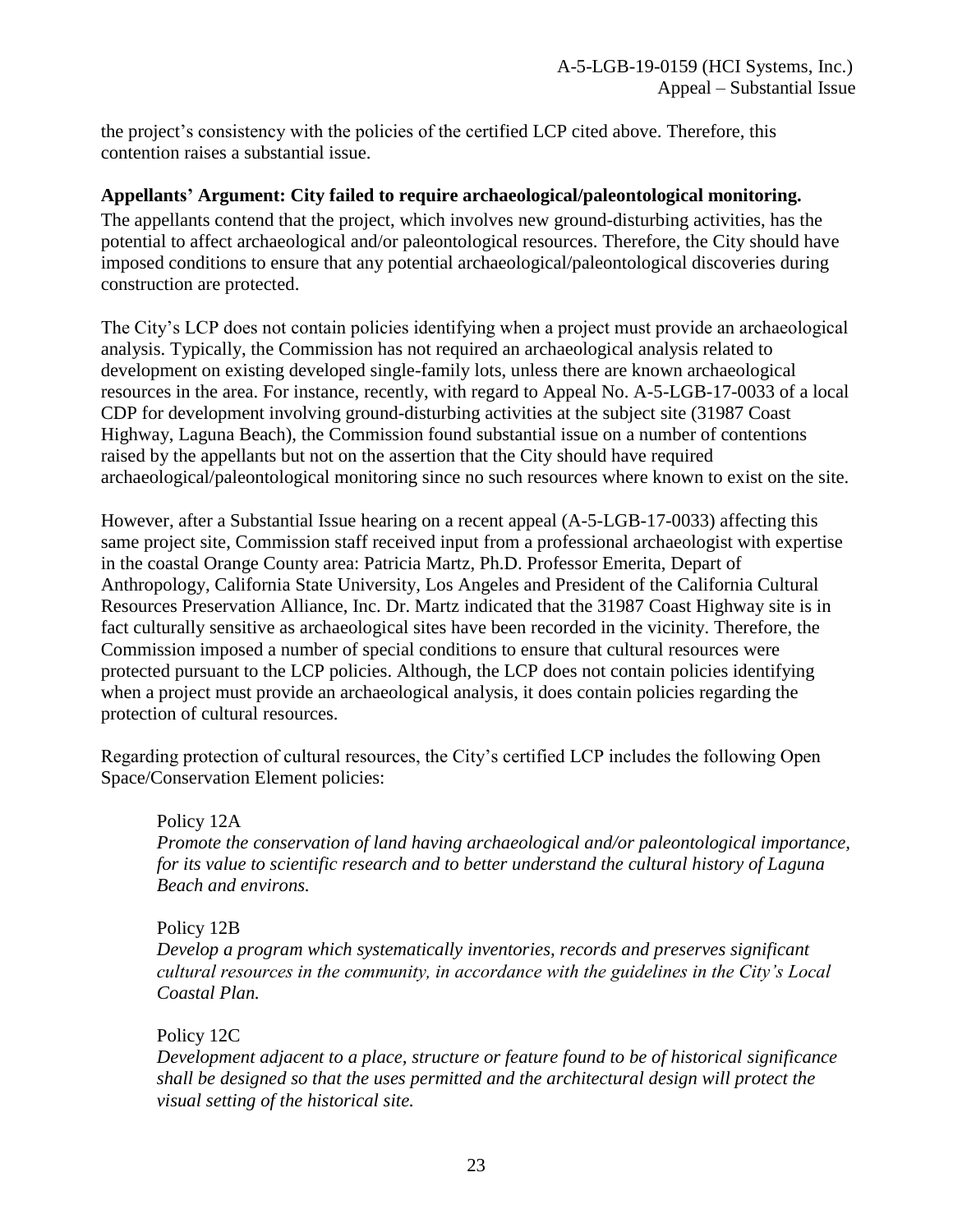> Policy 12D *Preserve cultural/scientific sites, including geologically unique formations having archeological significance.*

In this case, an archaeological evaluation has been conducted for the site within the past year. However, this evaluation does not account for the additional ground disturbing activities currently proposed (i.e. approx. 1,631 cubic yards of grading). There is the possibility that archaeological resources exist deeper into the soil at the project site. In addition, there is the possibility that although construction and demolition of the previously existing residence may have disturbed resources that might have been present at that time, resources may yet remain on site. Furthermore, the Commission has previously allowed development in areas identified by project archaeological consultants as too disturbed to contain significant archaeological materials, only to discover, too late, that significant resources were present after all.

Because Commission staff has not been provided updated information regarding cultural resources and the proposed construction project, and the archaeological evaluation did not account for proposed grading for this project, this contention raises a substantial issue as to whether the project complies with LCP policies regarding protection of archaeological and cultural resources.

#### **Appellants' Argument: City did not adequately consider public access requirements for project site.**

The appellants assert that the City did not consider the policies of the certified LCP; particularly OS/C Policy 3-G, which requires that public access be provided.

As noted above, the certified LCP is the standard of review (Coastal Act Section 30604(b).), as well as the public access and recreation policies of the Coastal Act for projects located between the first public road and the sea.

With regard to new development and public access requirements, the certified LUP has policies to ensure that public access is protected such as the following:

## Policy 3-G of the OS/C Element of the certified LUP states:

*Lateral public access along the shoreline shall be assured by requiring as a condition of any new development, including approval for new building construction, additions greater than 10% to building, variances or subdivisions on property between the first public road and the sea, the recordation of an irrevocable offer to dedicate an easement for public access and recreational use on and along the beach. The easement shall extend from the mean high tide line to a specific landward reference point. Depending upon site characteristics, that reference point shall be either: a) the seaward extend of the building; b) the top of the vertical seawall; c) the intersection of sand and revetment; or d) the toe of the bluff.*

Policy 3-L of the OS/C Element of the certified LUP states:

*Procure public access in South Laguna as shown on Figure 5 (see Addendum), consistent with Coastal Act policies and other legal requirements.*

OS/C Element Policies 3-G and 3-L require that public coastal access be procured on a property between the first public road and the sea if new development is proposed. Because the City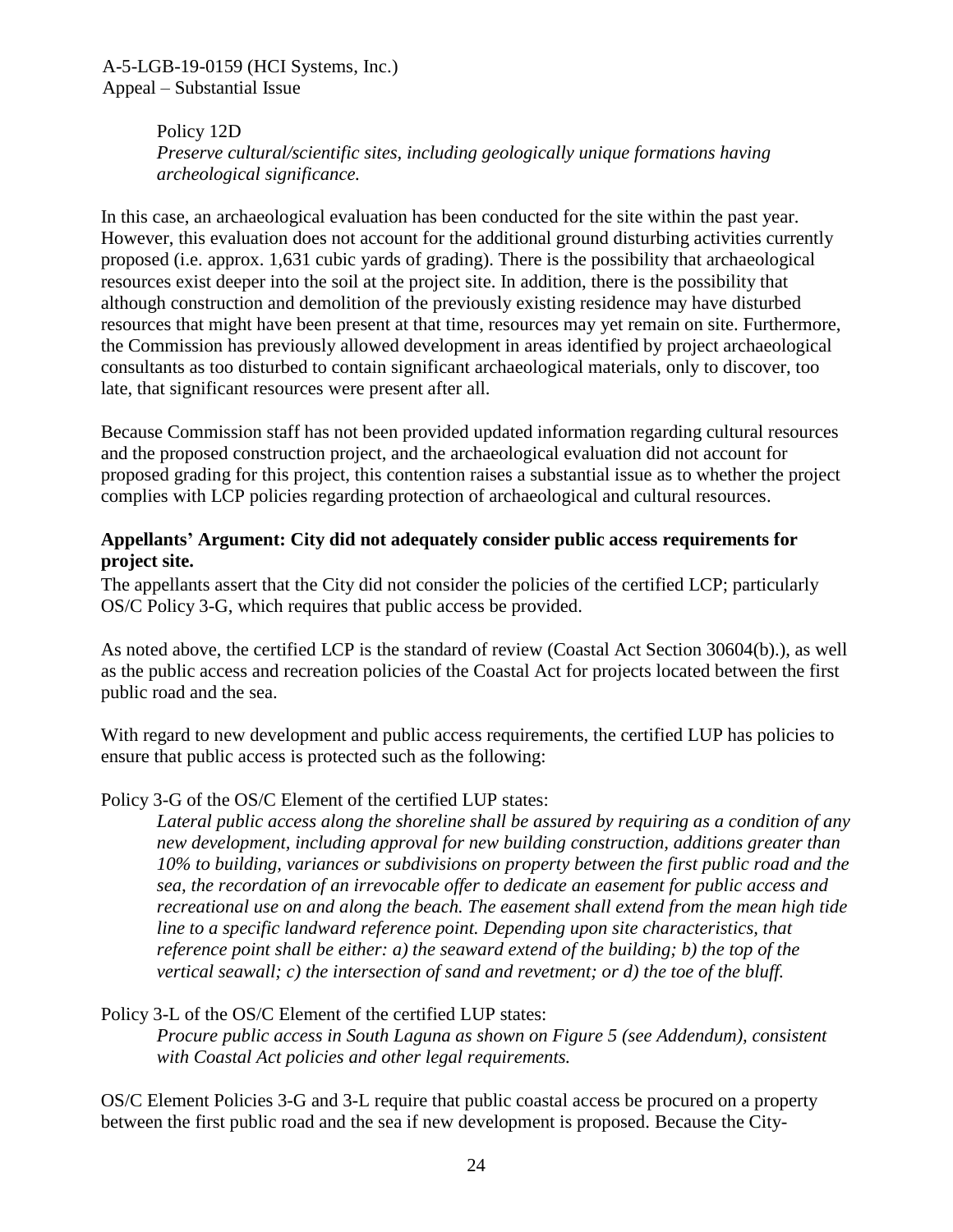approved project includes "new development" within the meaning of OS/C Element Policies 3-G and 3-L of the certified LCP the appellants assert that the City should have ensured beach and/or bluff top public coastal access through an irrevocable offer to dedicate consistent with policy 3-G.

Also with regard to public access and new development, Coastal Act Section 30212 states, in relevant part:

- *(a) Public access from the nearest public roadway to the shoreline and along the coast shall be provided in new development projects except where: (1) it is inconsistent with public safety, military security needs, or the protection of fragile coastal resource, (2) adequate access exists nearby, or (3) agriculture would be adversely affected…*
- *(b) For purposes of this section, "new development" does not include:*
	- *… (2) The demolition and reconstruction of a single-family residence; provided, that the reconstructed residence shall not exceed either the floor area, height or bulk of the former structure by more than 10 percent, and that the reconstructed residence shall be sited in the same location on the affected property as the former structure…*

Coastal Act Section 30212 also requires new development to provide access from the nearest roadway to the shoreline and along the coast. However, Section 30212(a)(2) allows for exceptions to this requirement where adequate public access already exists nearby.

In this case, public access is available nearby. There is a public access way located two lots upcoast of the project site that provides access from the road to the public beach below (Thousand Steps beach) and the shoreline. Thousand Steps beach is one of the larger pocket beaches and provides a wide sandy area enclosed by rocky headlands at either end. The City addressed this issue and made similar findings to substantiate how the project is consistent with the public access policies of the certified LCP and the Coastal Act. Therefore, this contention does not raise a substantial issue.

## **SUBSTANTIAL ISSUE FACTORS:**

Applying the five factors typically relied upon by the Commission in making a determination whether an appeal raises a substantial issue confirms that the appeal does raise a "substantial issue" per Section 30625(b)(2).

#### **1. The degree of factual and legal support for the local government's decision that the development is consistent with the relevant provisions of the Coastal Act.**

The City did not substantially support its approval of the project's consistency with reference to all of the applicable policies of the certified LCP. In addition, there is a low degree of factual support for the City's approval, which does not include important information necessary to determine that the project is consistent with LCP policies, such as foundation plans that are necessary to understand the scope of impacts to natural landforms and whether the project has been designed to be safe from hazards associated with development on a coastal bluff. Thus, the actual scope of the approved project and its impacts are unclear, undermining the City. Therefore, there is a low degree of factual and legal support for the local government's decision, and this factor supports a substantial issue finding.

#### **2. The extent and scope of the development as approved or denied by the local government.**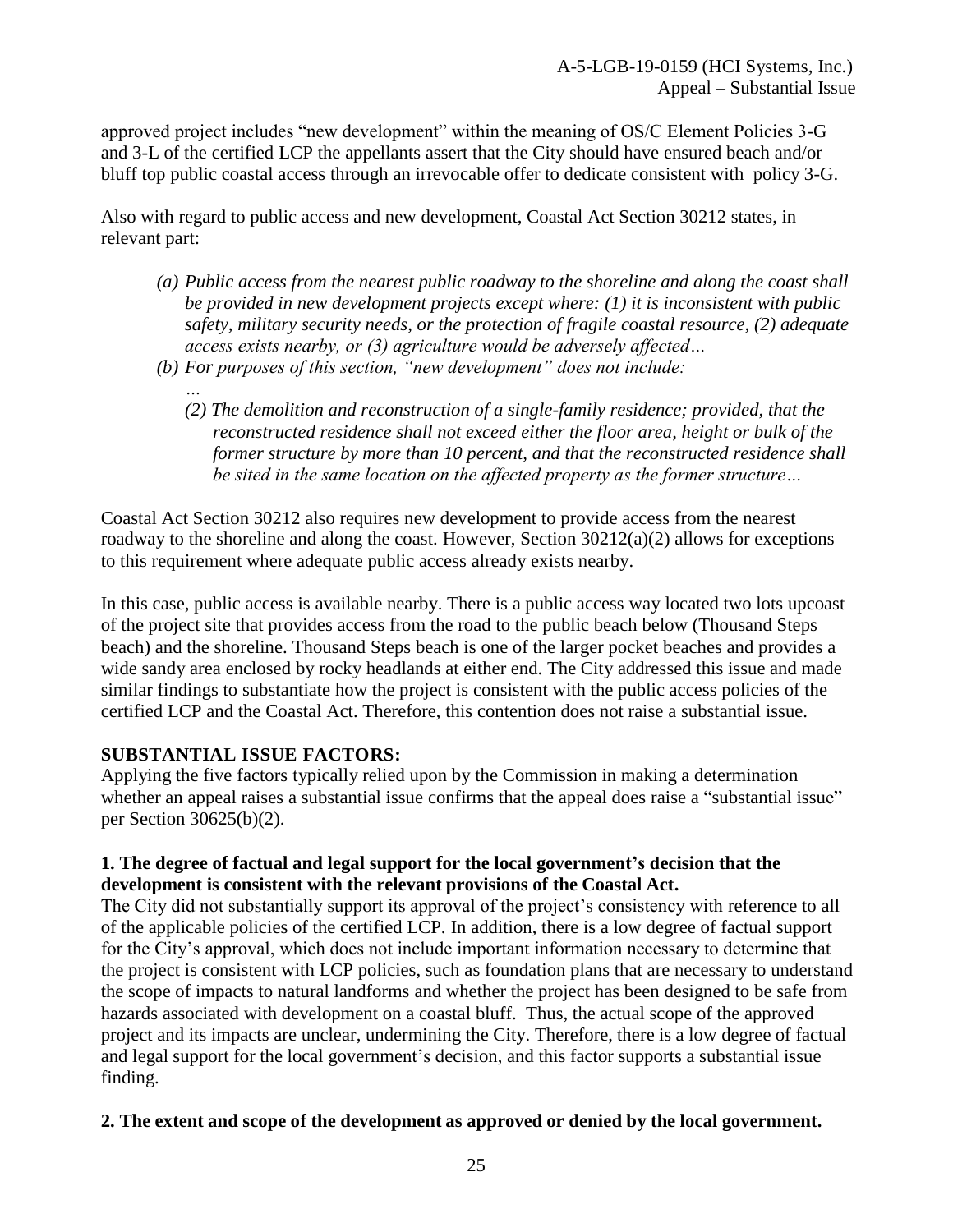The local government approved a local CDP for the construction of a 5,593-square-foot singlefamily residence with a two-car garage, outdoor deck, pool, spa, and landscaping, as well as approximately 1,630.73 cubic yards of grading on an ocean-fronting bluff property. Though substantial, the new residence appears to be similar in size and scope to other residences in the area. However, the City's record provided to the Commission is missing critical information concerning the scope of the development that could have implications for coastal resources, such as foundation plans, as discussed above. Therefore, there are fundamental questions concerning the extent and scope of the project, and this factor supports a finding of substantial issue.

**3. The significance of the coastal resources affected by the decision.** California's coastal bluffs are a significant resource, and represent a rare and visually pleasing landform which California citizens and governments have historically sought to preserve. Coastal bluffs are dynamic geologic formations, and development on them increases the potential for geologic hazards. Development on coastal bluffs also can have significant impacts on scenic resources and public access opportunities. The LCP and the Coastal Act provide coastal bluffs with special protections. This factor supports a finding of substantial issue.

**4. The precedential value of the local government's decision for future interpretations of its LCP.** Allowing the local government's decision to approve improvements or authorize the perpetuity of structures potentially encroaching into bluff edge setback areas or sited on a bluff face could set a negative precedence for future interpretations of the City's certified LCP. If the subject local CDP is found to be consistent with the LCP based on the current record, there is a potential that future applicants, especially within the vicinity, will reference this permit if they wish to develop other oceanfront coastal bluff sites, of which there are hundreds in Laguna Beach. Without

adequate information concerning the extent and scope of the proposed development, allowing the City's local CDP approval to stand could result in adverse precedence regarding application of the LCP's various resource protection policies. This factor supports a finding of substantial issue.

#### **5. Whether the appeal raises local issues, or those of regional or statewide significance.**

Bluff face and blufftop development are issues of statewide significance, given that coastal bluffs are an important coastal resource throughout the state, not just in Laguna Beach. (*See* third factor above.) Requiring consistency with the certified LCP (particularly policies relating to bluff face/top development) and the public access and recreation provisions of the Coastal Act is significant to all the people of California who wish to enjoy the public beaches of California. Unsubstantiated and erroneous application of these policies could have regional or statewide ramifications regarding other similar LCPs and their policies regarding bluffs. This factor supports a finding of substantial issue.

#### **Conclusion**

In conclusion, staff recommends that the Commission find that a substantial issue exists with respect to whether the local government action conforms with the policies of the City's certified LCP and the public access policies of the Coastal Act.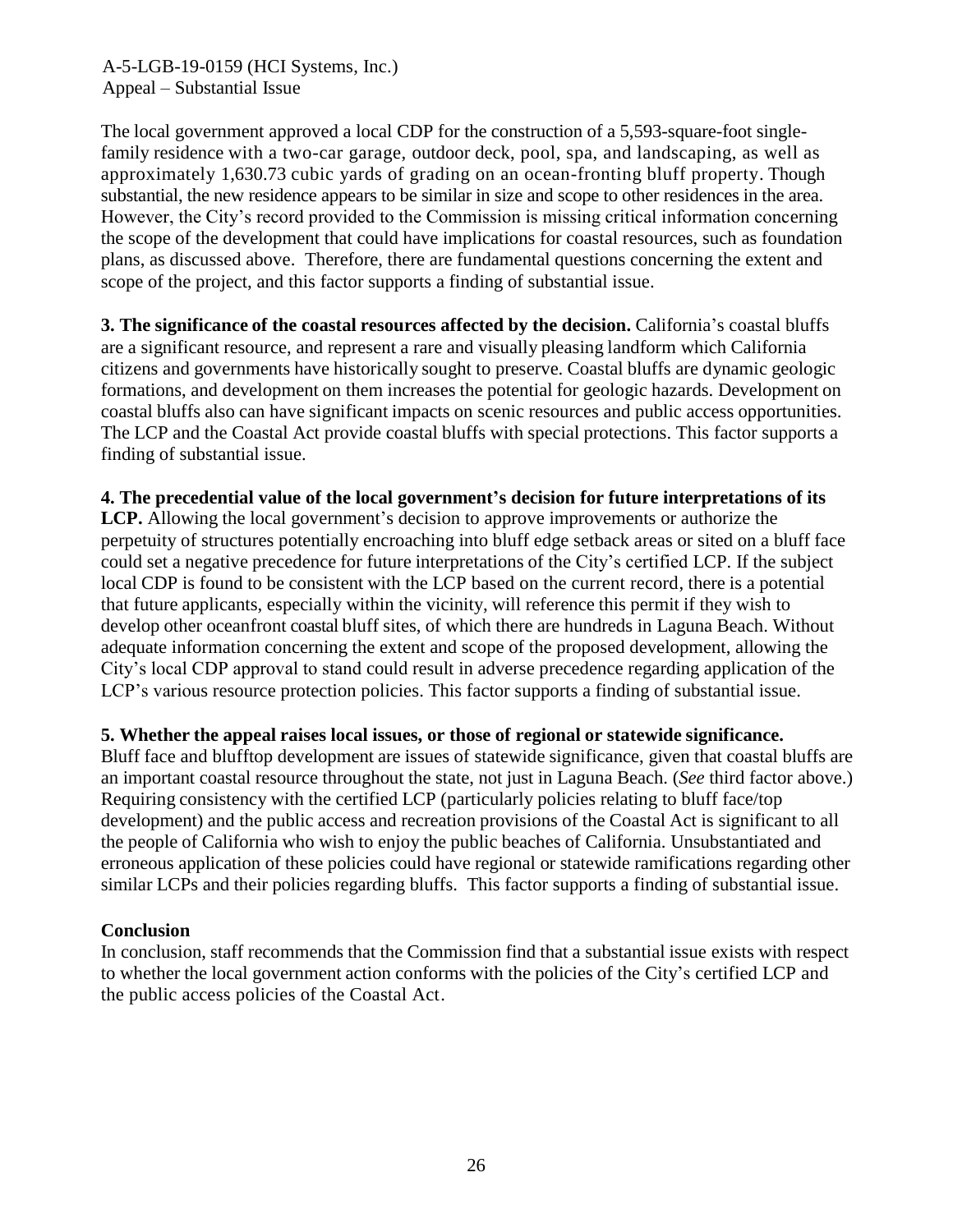# **Appendix A – Relevant LCP Policies and Definitions**

#### <span id="page-26-0"></span>Land Use Element Glossary

*101. Oceanfront Bluff Edge or Coastal Bluff Edge – The California Coastal Act and Regulations define the oceanfront bluff edge as the upper termination of a bluff, cliff, or seacliff. In cases where the top edge of the bluff is rounded away from the face of the bluff, the bluff edge shall be defined as that point nearest the bluff face beyond which a downward gradient is maintained continuously to the base of the bluff. In a case where there is a step like feature at the top of the bluff, the landward edge of the topmost riser shall be considered the bluff edge. Bluff edges typically retreat over time as a result of erosional processes, landslides, development of gullies, or by grading (cut). In areas where fill has been placed near or over the bluff edge, the original bluff edge, even if buried beneath fill, shall be taken to be the bluff edge.*

*102. Oceanfront Bluff/Coastal Bluff -A bluff overlooking a beach or shoreline or that is subject to marine erosion. Many oceanfront bluffs consist of a gently sloping upper bluff and a steeper lower bluff or sea cliff. The term "oceanfront bluff' or "coastal bluff' refers to the entire slope between a marine terrace or upland area and the sea. The term "sea cliff' refers to the lower, near vertical portion of an oceanfront bluff.*

#### Land Use Plan, Land Use Element Policies –

#### Policy 2.8

*Require building design and siting to be compatible and integrated with natural topographic features, minimize significant alteration of natural topography and/or other significant onsite resources, and protect public views as specific in the Design Guidelines and the Landscape and Scenic Highways Resource Document.*

Action 2.8.2 *Establish criteria for placement of new development on the most suitable area of the lot to maximize the preservation of sensitive resources (same as Action 3.10.1).*

#### Policy 2.9

*Require the use of appropriate landscaping, special architectural treatments, and/or siting considerations to protect public views for projects visible from major highways and arterial streets.*

#### Policy 2.10

*Maximize the preservation of coastal and canyon views (consistent with the principle of view equity) from existing properties and minimize blockage of existing public and private views. Best efforts should be made to site new development in locations that minimize adverse impacts on views from public locations (e.g. roads, bluff top trails, visitor-serving facilities, etc.)*

Action 2.10.1 *Discourage the addition of second stories in established neighborhoods where view equity has historically been achieved through one-story construction.*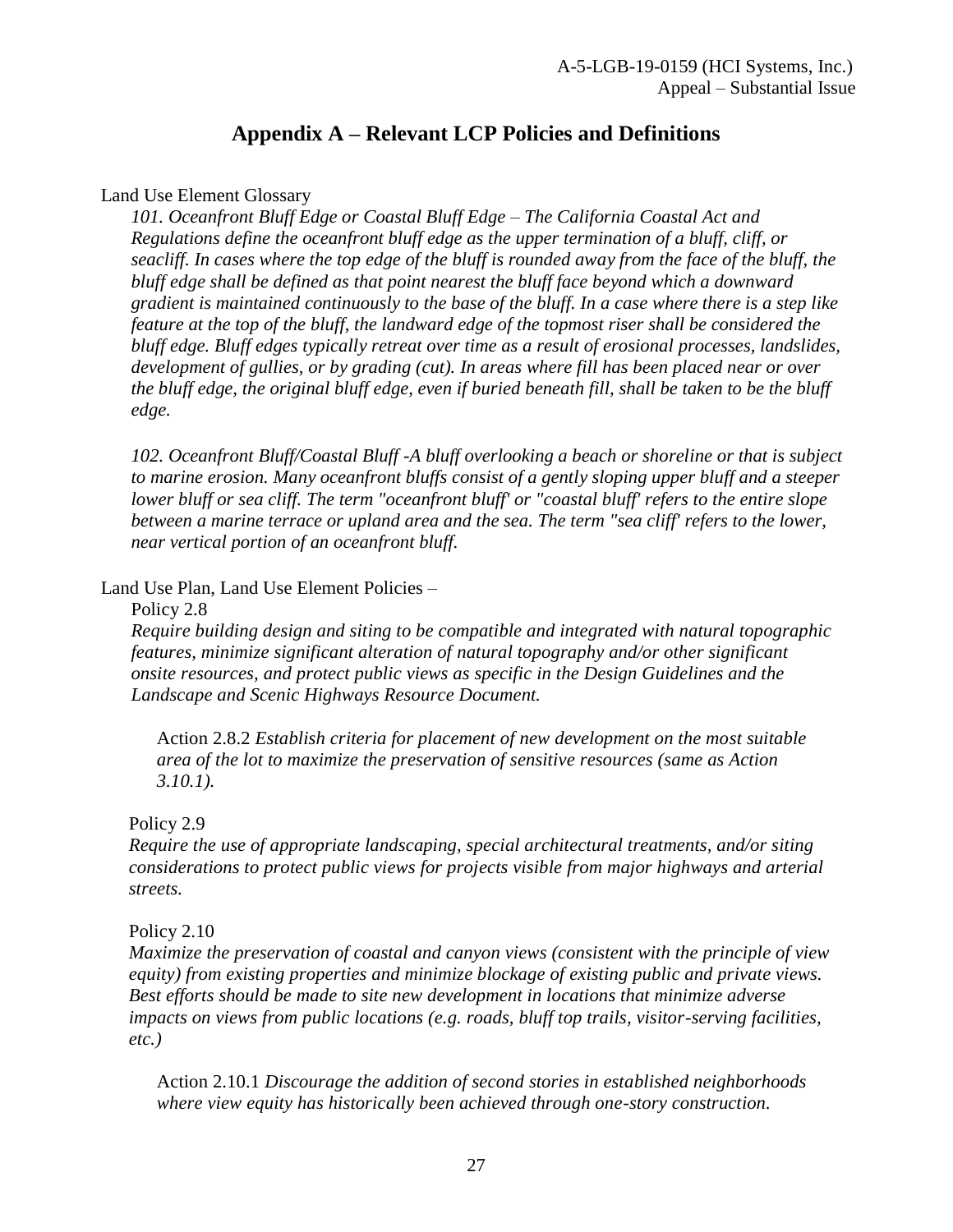Action 2.10.2 *Ensure that the Design Guidelines sufficiently protect public views.* 

#### Policy 4.3 states:

*Maintain and enhance access to coastal resource areas, particularly the designated public beaches, by ensuring that access points are safe, attractive, and pedestrian friendly.* 

Action 4.3.1 states: *Continue to pursue dedication and acceptance of beach access and other offers-to-dedicate throughout the City. The City shall maintain an inventory of public access and open space dedication or offers-to-dedicate to ensure such areas are known to the public and are protected through the coastal development permit process. (Same as Action 6.9.1)*

Action 4.3.2 *Maintain and improve public pedestrian access to and along beaches and oceanfront bluff using public rights-of-way and public easements. Protect, and where feasible, formalize, continued public use over areas used historically by the public (i.e. public prescriptive rights) to gain access to and along beaches, oceanfront bluffs, and other recreational areas.*

## Policy 5.2:

*Ensure that all new development, including subdivisions and the creation of new building sites and remodels that involve building additions, is adequately evaluated to ascertain potential negative impacts on natural resources and adjacent development, emphasizing impact avoidance over impact mitigation. Required mitigation should be located on-site rather than off-site. Any off-site mitigation should be located within the City's boundaries and in close proximity to the project.*

## Policy 7.3 (same as Policy 10.2)

*Design and site new development to protect natural and environmental sensitive resources, such as areas of unique scenic quality, public views, and visual compatibility with surrounding uses and to minimize natural landform alterations.*

Action 7.3.2 *Review all applications for new development to determine potential threats from coastal and other hazards.*

Action 7.3.3 *Design and site new development to avoid hazardous areas and minimize risks to life and property from coastal and other hazards*

Action 7.3.4 *Require new development to assure stability and structural integrity, and neither create nor contribute significantly to erosion, geologic stability, or destruction of the site or surrounding area or in any way require the construction of protective devices that would substantially alter natural landforms along bluffs and cliffs.*

Action 7.3.5 *Prohibit development on oceanfront bluff faces, except public improvements providing public access, protecting coastal resources, or providing for public safety. Permit such improvements only when no feasible alternative exists and when designed and*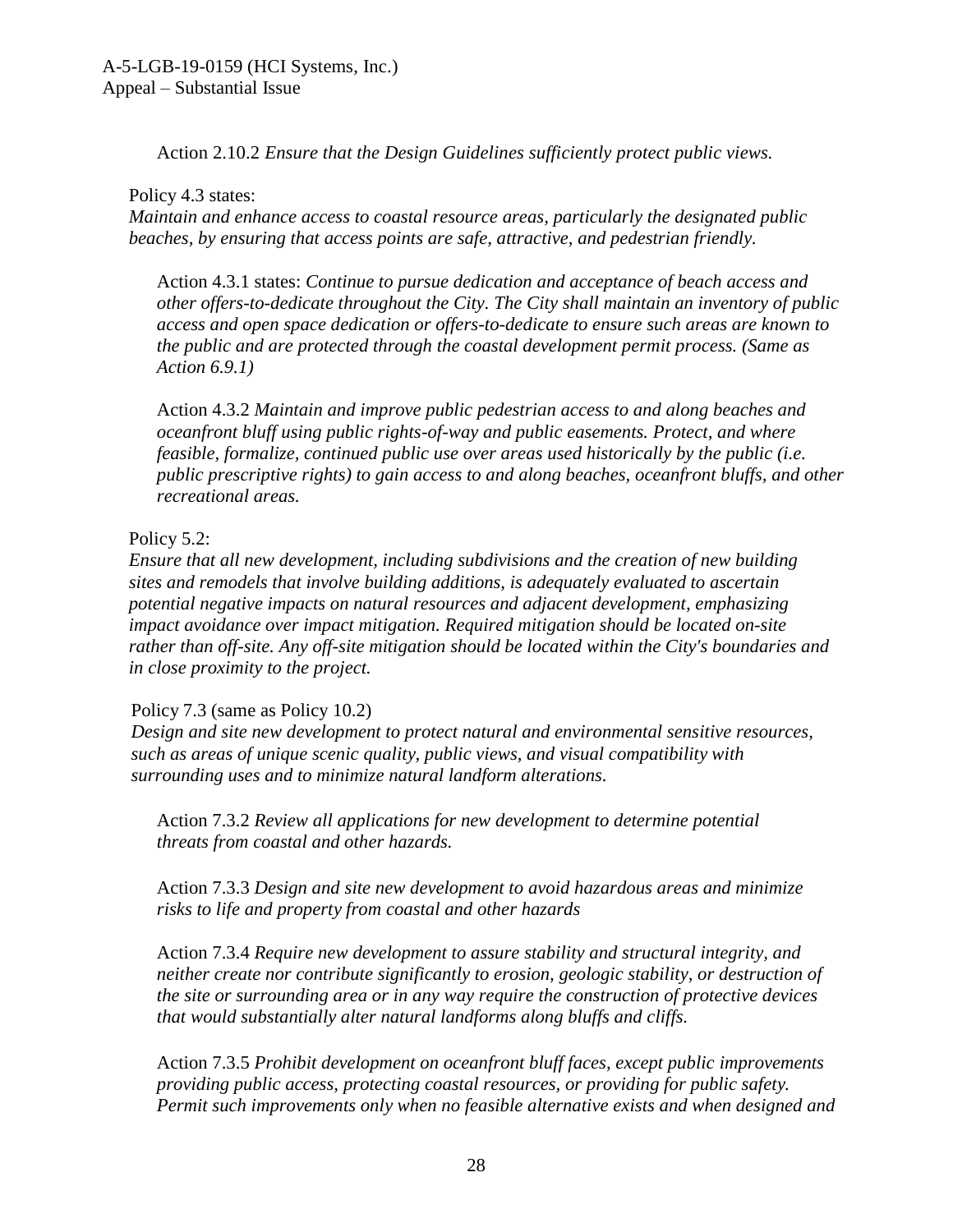*constructed to minimize landform alteration of the oceanfront bluff face, to not contribute to further erosion of the oceanfront bluff face and to be visually compatible with the surrounding area to the maximum extent feasible.*

Action 7.3.6 *Require new development on oceanfront blufftop lots to incorporate drainage improvements, removal of and/or revisions to irrigation systems, and/or use of native or drought-tolerant vegetation into the design to minimize threats to oceanfront bluff recession.*

Action 7.3.8 *On oceanfront bluff sites, require applications where applicable, to identify and remove all unpermitted and/or obsolete structures, including but not limited to protective devices, fences, walkways, and stairways, which encroach into oceanfront bluffs.*

Action 7.3.9 *Ensure that new development, major remodels and additions to existing structures on oceanfront and oceanfront bluff sites do not rely on existing or future bluff/shoreline protection devices to establish geologic stability or protection from coastal hazards. A condition of the permit for all such new development on bluff property shall expressly require waiver of any such rights to a new bluff/shoreline protection device in the future and recording of said waiver on the title property as a deed restriction.*

Action 7.3.10 *Allow oceanfront and oceanfront bluff homes, commercial structures, or other principal structures, that are legally nonconforming as to the oceanfront and/or oceanfront bluff edge setback, to be maintained and repaired; however, improvements that increase the size or degree of nonconformity, including but not limited to development that is classified as a major remodel pursuant to the definition in the Land Use Element Glossary, shall constitute new development and cause the pre-existing nonconforming oceanfront or oceanfront bluff structure to be brought into conformity with the LCP.*

Action 7.3.12 *Site and design new structures to avoid the need for shoreline and/or oceanfront bluff protective devices during the economic life of the structure (75 years).* 

Action 7.3.13 *Limit the use of shoreline/bluff protective devices to the minimum required to protect existing development in danger of erosion. Site and design any such protective devices as far landward as possible. "Existing development" for purposes of this policy shall consist only of a principal structure, e.g. residential dwelling, required garage, or second residential unit, and shall not include accessory or ancillary structures such as decks, patios, pools, tennis courts, cabanas, stairs, landscaping etc. No shoreline/bluff protective device shall be allowed for the sole purpose of protecting an accessory structure.*

Policy 7.4

*Ensure that development, including subdivisions, new building sites and remodels with building additions, is evaluated to ascertain potential negative impacts on natural resources. Proposed development shall emphasize impact avoidance over impact mitigation. Any mitigation required due to an unavoidable negative impact should be located on-site, where feasible. Any off-site mitigation should be located within the City's boundaries close to the project, where feasible. (Similar to Policies 5.2 and 10.3)*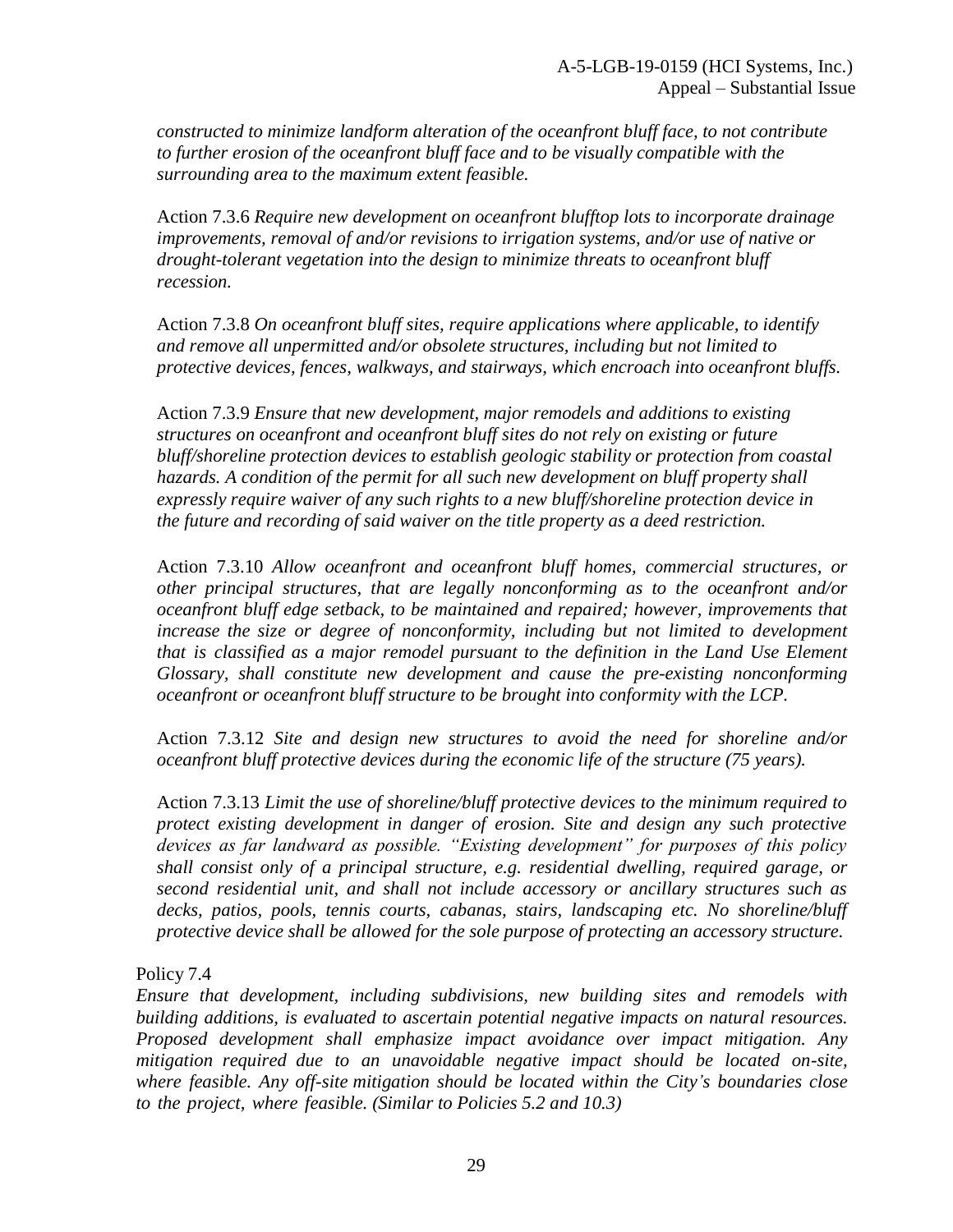Action 7.4.2 *Continue preparation of initial studies, pursuant to the California Environmentally Quality Act (CEQA), for any proposed development, including singlefamily residences located within environmentally sensitive areas (Same as Action 10.3.1).*

#### Policy 7.7

*Protect marine resources by implementing methods to minimize runoff from building sites and streets to the City's storm drain system (e.g. on-site water retention).*

Policy 8.1

*Encourage a pedestrian-oriented, nonmotorized community by developing a system of bikeways and pedestrian paths and discouraging high-speed traffic along City streets.*

Action 8.1.3 *Maintain and improve public pedestrian access to and along beaches and sea cliffs using all public right-of-way and public easements.*

Policy 10.2

*Design and site new development to protect natural and environmentally sensitive resources such as areas of unique scenic quality, public views, and visual compatibility with surrounding uses and to minimize landform alterations. (Same as Policy 7.3)*

Action 10.2.1 *Adopt standards that require new development and related improvements to be located on the most suitable areas of the site so as to maximize safety and the preservation of sensitive resources.* 

Action 10.2.3 *Develop criteria by which applicants shall provide a slope analysis to determine the best location for development on a site.*

Action 10.2.5 *On bluff sites, requires applications where applicable, to include a geologic/soils/geotechnical study that identifies any geologic hazards affecting the proposed project site, any necessary mitigation measures, and contain statements that eh project site is suitable for the proposed development and that the development will be safe from geologic hazard for its economic life. For development on oceanfront bluffs, such reports shall include slope stability analyses and estimates of the long-term average bluff retreat/erosion rate over the expected life of the development. Reports are to be prepared/signed by a licenses professional Engineering Geologist or Geotechnical Engineer.*

Action 10.2.6 *Require all new development located on an oceanfront bluff top to be setback from the oceanfront bluff edge a sufficient distance to ensure stability, ensure that it will not be endangered by erosion, and to avoid the need for protective devices during the economic life of the structure (75 years). Such setbacks must take into consideration expected longterm bluff retreat over the next 75 years, as well as slope stability. The predicted bluff retreat shall be evaluated considering not only historical bluff retreat data, but also acceleration of bluff retreat made possible by continued and accelerated sea level rise, future increase in storm or EI Nino events, and any known site-specific conditions. To*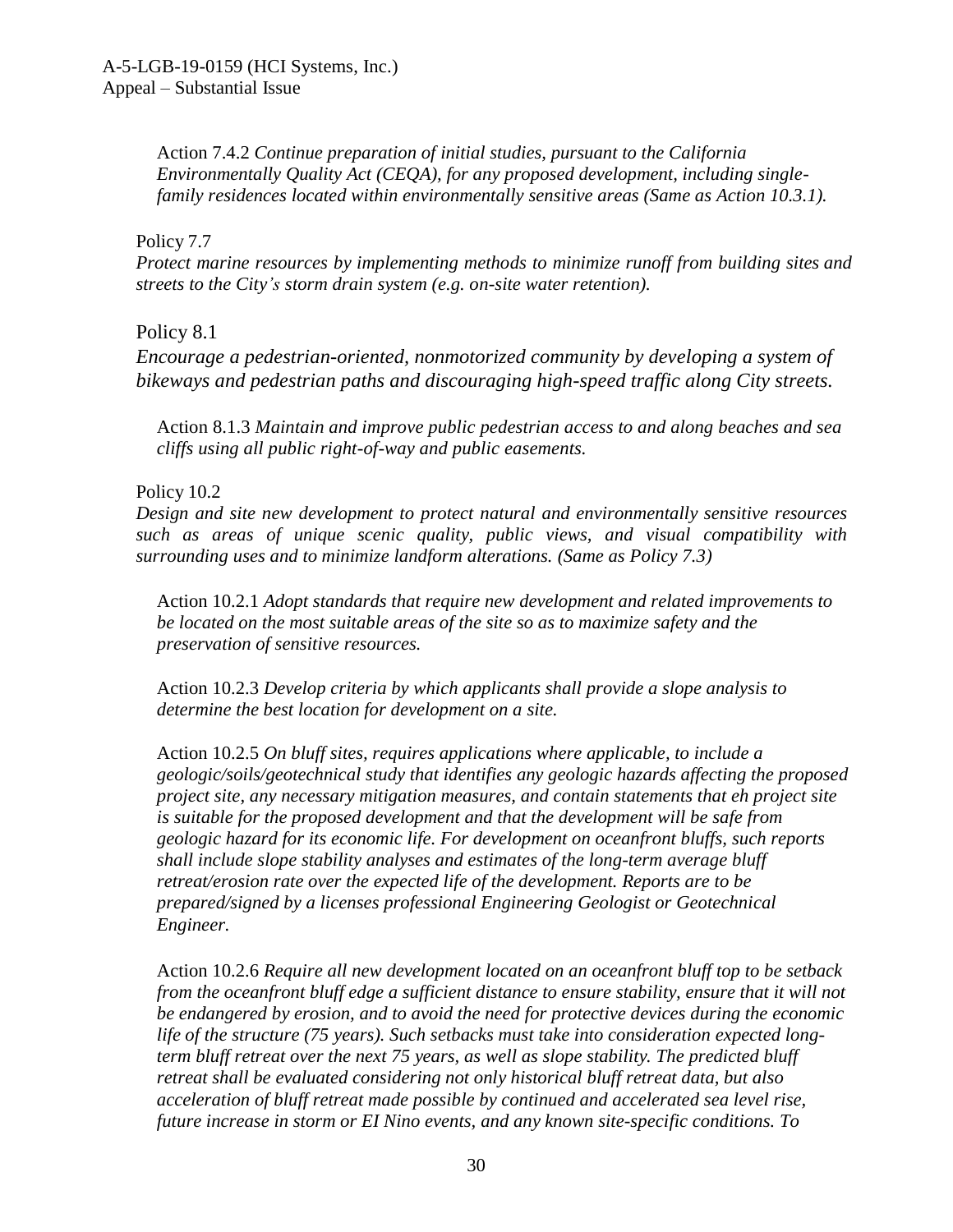*assure stability, the development must maintain a minimum factor of safety against landsliding of 1.5 (static) or 1.2 (pseudostatic, k=O.15 or determined through analysis by the geotechnical engineer) for the economic life of the structure.*

Action 10.2.7 *Require all new development located on oceanfront bluffs to be sited in accordance with the stringline but not less than 25 feet from the bluff edge. This requirement shall apply to the principal structure and major accessory structures such as guesthouses and pools that require a structural foundation. The setback shall be increased where necessary to ensure geologic safety and stability of the development.*

Action 10.2.8 *On oceanfront bluffs, require new minor accessory structures such as decks, patios and walkways that do not require structural foundations to be sited in accordance with stringline but not less than 10 feet from the bluff edge. Require accessory structures to be removed or relocated landward when threatened by erosion, geologic instability or other coastal hazards.*

#### Policy 10.3

*Ensure that all new development, including subdivisions, the creation of new building sites and remodels that involve building additions, is evaluated to ascertain potential negative impacts on natural resources, ESHA, and existing adjacent development. Proposed development shall emphasize ESHA impact avoidance over mitigation. Any mitigation required due to an unavoidable negative impact should be located on-site rather than off-site, where feasible. Any off-site mitigation should be located within the City's boundaries and in close proximity to the project.*

Action 10.3.2 *Continue to require in-depth analysis of constraint issues for properties, especially those designated on the City's hazard maps so that the nature of the constraint and the best options for mitigation or avoidance will be considered at all stages of the approval process since these constraints may affect what development is appropriate for the property.*

#### Open Space/Conservation Element Policies –

#### Policy 1-L

*The City shall impose a 25-foot minimum setback or a distance ascertained by stringline measurements for all blufftop development, notwithstanding the fact that ecological and environmental constraints may require an additional setback.*

#### Policy 1.5-A

*The shoreline environment should remain in a natural state unless existing, substantial improvements are in imminent danger from erosion, flooding or collapse. "Imminent Danger" is defined as a short-range threat from the immediate to a maximum range of three (3) to five (5) years. A threat presented in the context of geologic time shall not constitute imminent danger.*

Policy 3-A states: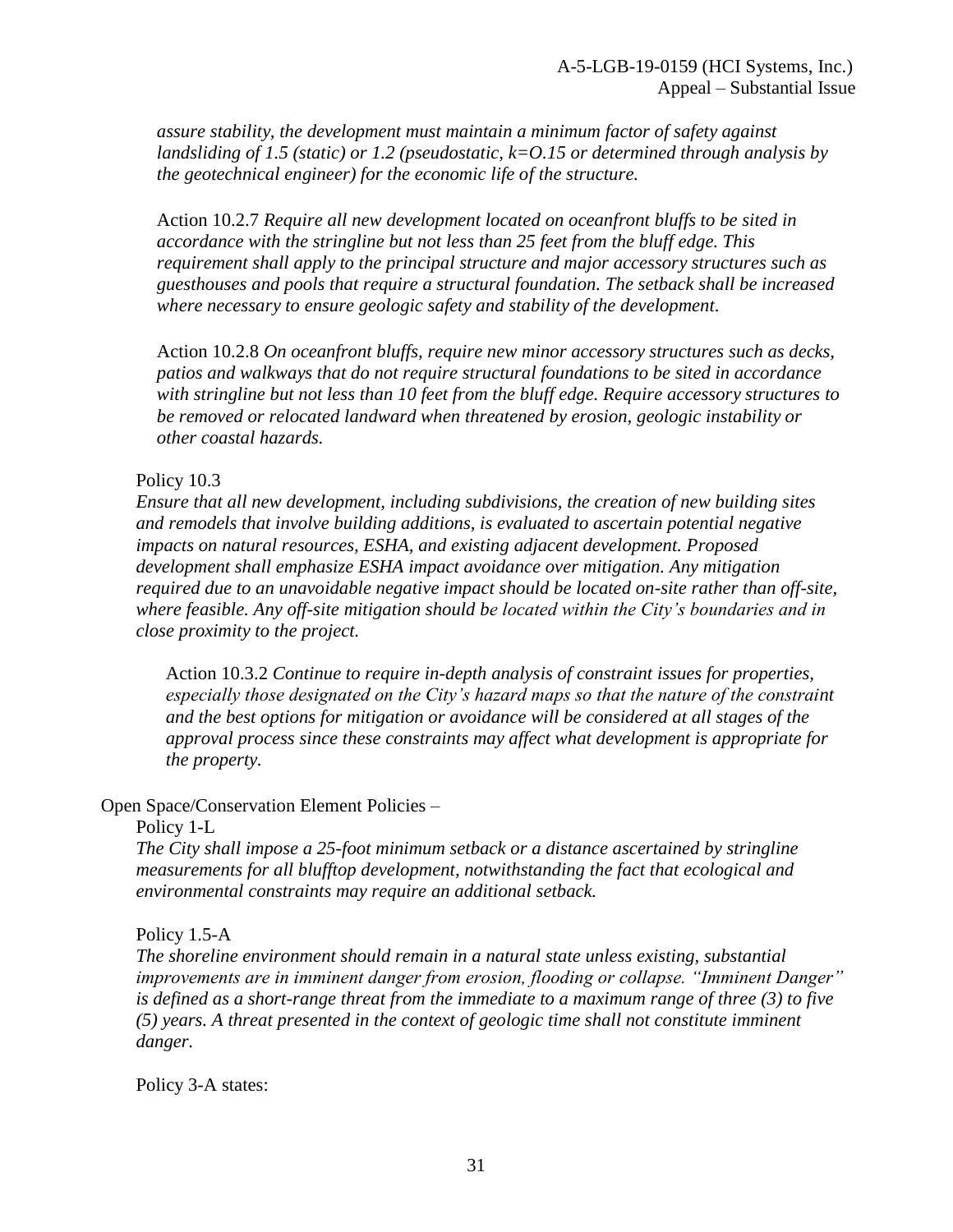*Retain and improve existing public beach accessways in the City, and protect and enhance the public rights to use the dry sand beaches of the City.*

#### Policy 4-D

*Ensure that development and existing land uses and associated operational practices minimize the introduction of pollutants into coastal waters (including the ocean, estuaries, wetlands, rivers and lakes) to the maximum extent practicable.*

#### Policy 4-F

*Water Conservation and Native Plants – Ensure that development encourages water conservation, efficient irrigation practices and the use of native or drought tolerant noninvasive plants appropriate to the local habitat to minimize the need for fertilizer, pesticides herbicides and excessive irrigation. Prohibit the use of invasive plants and require native plants appropriate to the local habitat where the property is in or adjacent to Environmentally Sensitive Areas (ESAs)*

#### Policy 4-I

*Promote the protection and restoration of offshore, coastal, lake, stream or wetland waters and habitats and preserve them to the maximum extent practicable in their natural state. Oppose activities that may degrade the quality of offshore, coastal, lake, stream or wetland waters and habitat and promote the rehabilitation of impaired waters and habitat.*

#### Policy 7-K

*Preserve as much as possible the natural character of the landscape (including coastal bluffs, hillsides and ridgelines) by requiring proposed development plans to preserve and enhance scenic and conservation values to the maximum extent possible, to minimize impacts on soil mantle, vegetation cover, water resources, physiographic features, erosion problems, and require re-contouring and replanting where the natural landscape has been disturbed.*

## Policy 8-C

*Identify and maintain wildlife habitat areas in their natural state as necessary for the preservation of species.*

#### Policy 8-I

*Environmentally Sensitive Areas (ESA's) as defined in Section 30107.5 of the California Coastal Act shall be identified and mapped on a Coastal ESA Map. The following areas shall be designated as Environmentally Sensitive Areas: Those areas shown on the Biological Resources Values Map in the Open Space/Conservation Element as "Very High" habitat value, and streams on the Major Watersheds and Drainage Courses Map which are also streams as identified on the USGS 7.5 Minute Quadrangle Series and any other areas which contain environmentally sensitive habitat resources as identified through an on-site biological assessment process, including areas of "High" and "Moderate" habitat value on the Biological Resources Values Map and areas which meet the definition of ESA's in Section 30107.5 of the Coastal Act, including streams, riparian habitats, and areas of open coastal waters, including tidepools, areas of special biological significance, habitats of rare or endangered species, near-shore reefs and rocky intertidal areas and kelp beds.*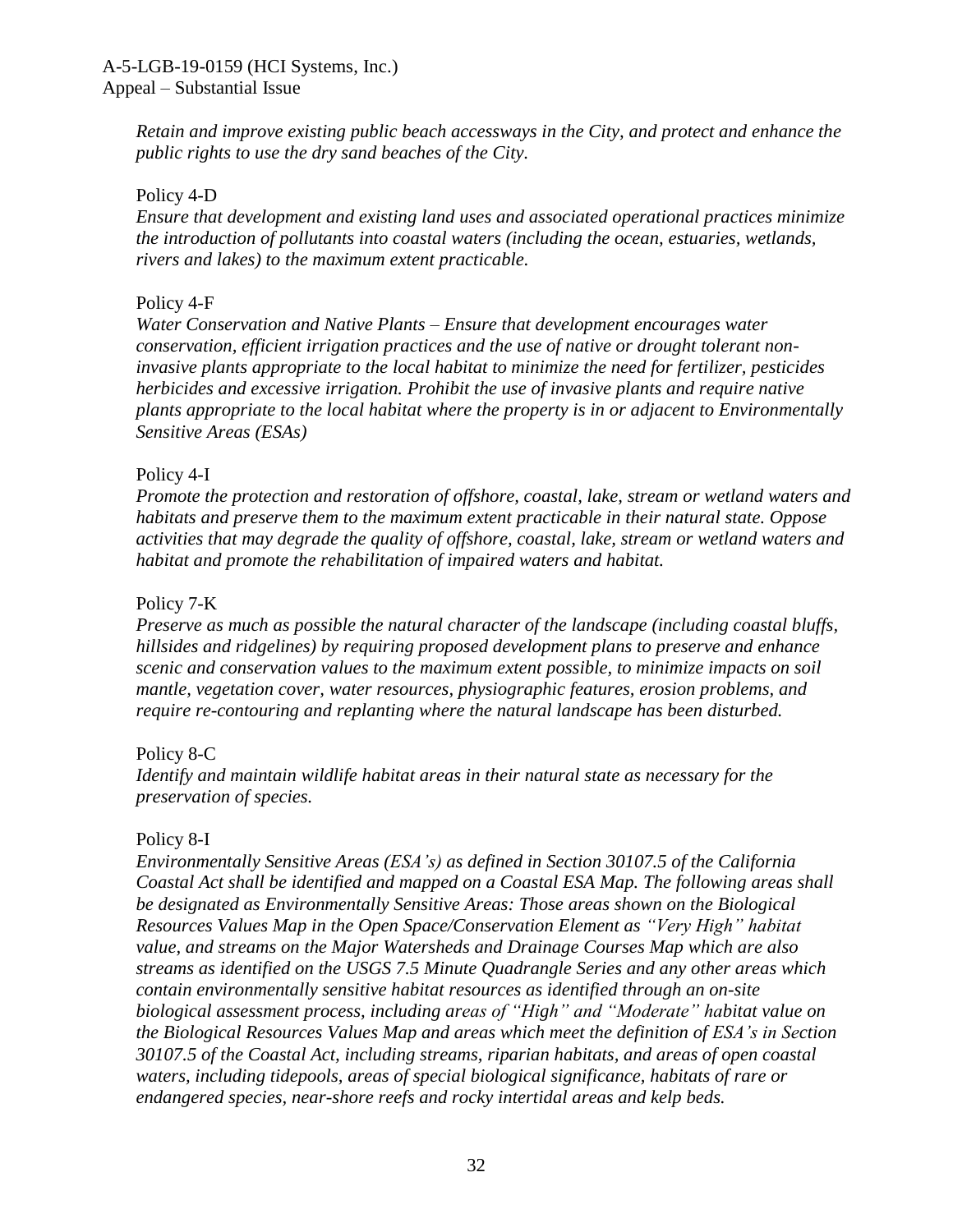Policy 8-K

*As a condition of new development in South Laguna, require the identification of environmentally sensitive areas, including chaparral and coastal sage scrub. Intrusion into these areas for wildlands fuel modification programs should not be permitted.*

#### Policy 8-L

*Preserve and protect fish and wildlife species for future generations.*

#### Policy 8-N

*Encourage the preservation of existing drought-resistant, native vegetation and encourage the use of such vegetation in landscape plans.*

Policy 8-O

*Map environmentally sensitive areas in South Laguna and include these areas on City maps. (ESA and Biological Resources Maps.)*

#### Policy 10-A

*Require that plan review procedures recognize and avoid geologically unstable areas, floodprone lands, and slopes subject to erosion and slippage.*

#### Policy 10-C

*Require projects located in geological hazard areas to be designed to avoid the hazards, where feasible. Stabilization of hazard areas for purposed of development shall only be permitted where there is no other alternative location or where such stabilization is necessary for public safety. The more unstable areas should be left ungraded and undeveloped, utilizing land use designations such as Open Space.*

## Policy 10-E

*Development in the areas designated "Residential/Hillside Protection" on the Land Use Plan Map or within potential geologic hazard areas identified on the Geological Conditions Map of the Open Space/Conservation Element shall not be permitted unless a comprehensive geological and soils report is prepared pursuant to Title 22 of the City's Municipal Code, and adequate mitigation measures have been approved and implemented by the City's geologist. For projects located in areas subject to hazards as identified on the Geologic Conditions Map or subject to erosion, landslide or mudslide, earthquake, flooding or wave damage hazards confirmed by a geologic assessment, as a condition of approval or new development a waiver of liability shall be required through a deed restriction.*

Laguna Beach Municipal Code, Title 16, Chapter 16.01 Water Quality Control – Section 16.01.020 Definitions, Subsection (GG)(9):

(v) *Local environmentally sensitive areas, including areas of the Pacific Ocean coastline not listed as a Clean Water Act Section 303(d) Water Body. Environmentally sensitive areas are depicted on the water quality environmentally sensitive area (WQESA) map, (adopted as part of this chapter by reference). The areas directly adjacent to (within two hundred feet) of an environmentally sensitive area are also shown on the WQESA map.*

Laguna Beach Municipal Code, Title 22 Excavating, Grading and Filling, Chapter 22.10 –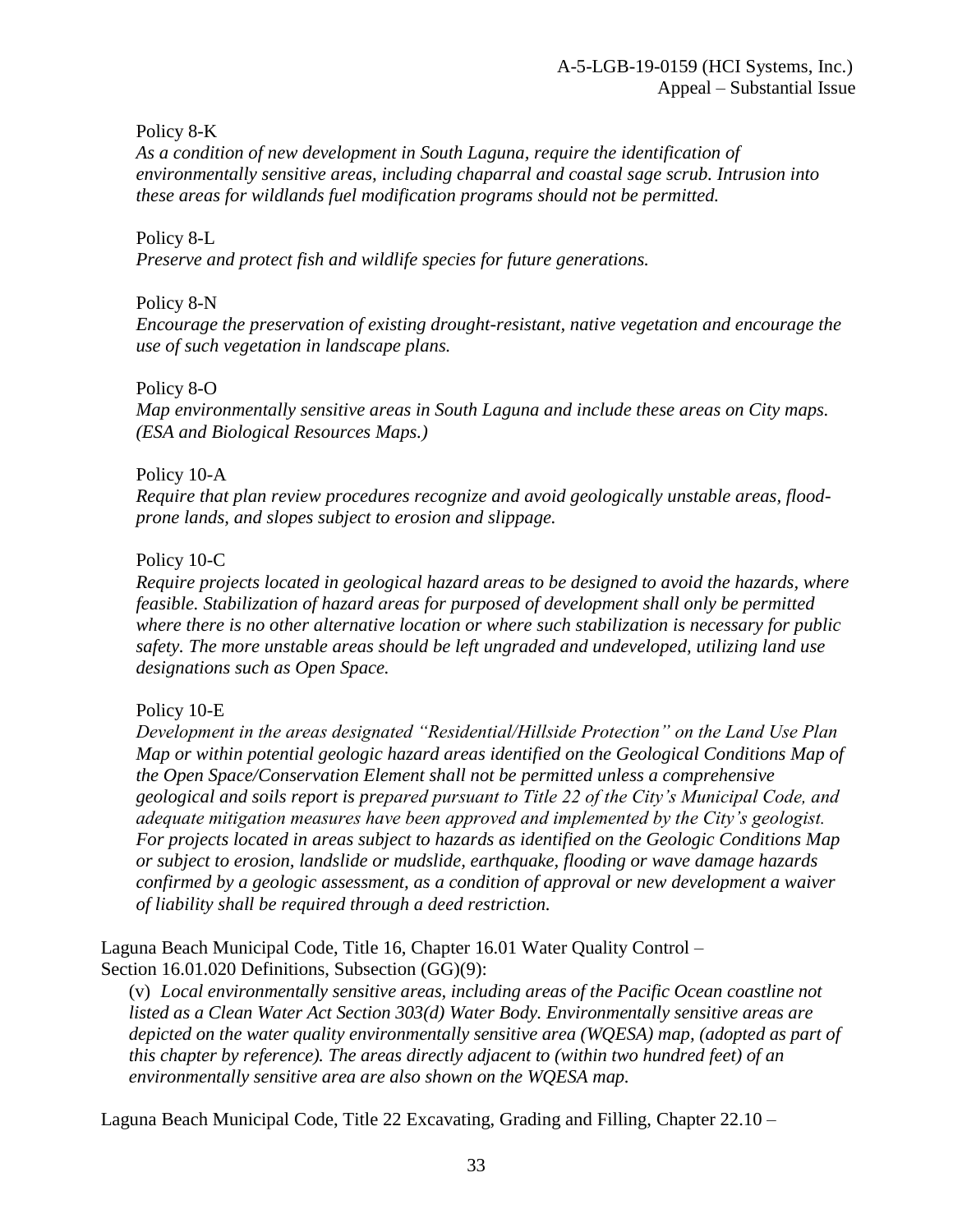#### Section 22.10.010 Permits required:

*(a) Permit Required for Grading. No person shall commence or perform grading or install any appurtenant works without first having obtained a grading permit from the City. A grading permit is required for all construction projects that will disturb more than twenty cubic yards of soil, or project where the Building Official has determined that a grading permit is necessary. A separate permit may be required for each site. One permit may cover both excavation and any fill made with excavated materials or any necessary borrow and stockpiling. If the applicant is not the legal owner of the site, the applicant must present a letter signed by the legal owner of the property designating the applicant as his agent, and authorizing the city to enter upon the site to make such inspections or take such corrective action as the city deems necessary.*

*If remedial work for slope repair or construction in-kind, when confined to preexisting lines and grades on developed parcels, does not require concept review but shall observe the provision of Section 22.10.010.*

*(c) Grading Discretionary. Unless otherwise exempted under subsection (e) of this section, the review of a grading project is a discretionary activity subject to Section 22.08.010(b) and 22.10.010(a), (b) and (c), and is subject to environmental documents procedures. Once concept approval of grading plans has been secured, the issuance of a grading permit by City staff is a ministerial activity provided that any rough and precise grading plans authorized under such permit are in substantial compliance with the approved concept plans.* 

*(e) Exceptions. A grading permit shall not be required for any of the following conditions, but in all other respects the provisions of this title shall apply:*

*(1) An excavation below finished grade for footings or walls of a building contiguous to and within the natural terrain, if authorized by a valid building permit. This excavation shall not affect the applicability of this title to, nor the requirements of a grading permit for, any fill made with material from such excavation;* 

*(2) An excavation for a swimming pool if authorized by a valid building permit or valid swimming pool permit;* 

*(3) For purposes of landscaping developed lots, fills of less than twenty cubic yards which do not obstruct a drainage course and are not intended for structural support and which are placed over an existing ground sloping not more than four feet horizontal to one foot vertical and not exceeding three foot maximum height above the preexisting ground surface with side slopes conforming to the requirements of this code and not extending within two feet of any adjoining property line;* 

*(4) For purposes of landscaping developed lots, excavation of less than twenty cubic yards and not exceeding three feet in maximum depth with slopes conforming to the requirements of this code, with top of cut slope not extending within two feet of any adjoining lot or parcel; …*

Laguna Beach Municipal Code, Title 25 Zoning, Chapter 25.07 Coastal Development Permits – Section 25.07.006 Definitions: